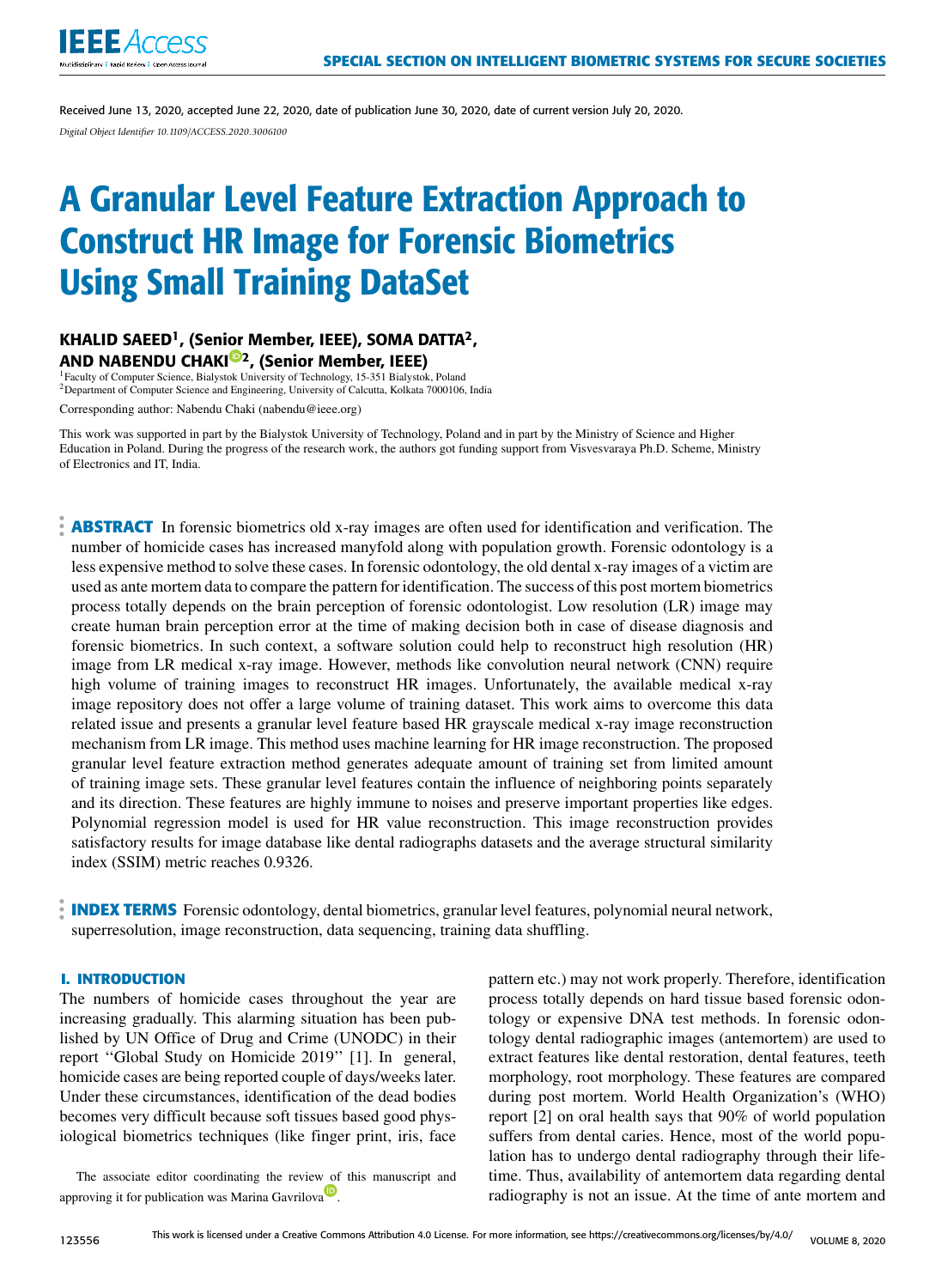post mortem comparison from gray scale dental radiographic images, human brain perception error plays an important role. This perception error increases the difficulty level for particular pattern identification in forensic odontology. Sometimes comparatively high resolution images are preferred to reduce this error in human brain. In these circumstances, a software solution is preferred that will reconstruct High Resolution (HR) gray scale dental radiographic image from Low Resolution (LR) images. Most of the time these LR anti mortem images are taken earlier or obtained from old generation equipments. These reconstructed images should look very similar with actual high resolution images. Based on the implementation technique, high resolution image reconstruction mechanisms are broadly categorized into two classes. The former class is single image super resolution [3] and the other class is example based super resolution. In single image super resolution method high resolution image is reconstructed by estimating values from the corresponding low resolution image. These estimations are linear, nonlinear and distribution based.

Sometimes these methods reduce the aliasing effect, impact of noises etc. However, such methods do not provide satisfactory results when resolution increases beyond 1.6 times [4]. Example based super resolution methods are proposed to overcome these difficulties. Using these methods, a low and corresponding high resolution images are sliced into patches. At the time of training, a corelation mapping is built among the low and corresponding high resolution patches. After completion of training, a low resolution image is given into the system as an input. The system breaks the image into patches and finds the corresponding best matched high resolution patch. After that, these high resolution patches are stitched to get high resolution image. Machine learning provides satisfactory results in high resolution image reconstruction. However, the bottle neck of this method is that it requires huge training sets. Conventional machine learning methods for HR image reconstruction fail due to inadequate training image set. If granular level features are considered, then adequate number of training sets can be generated from limited number of training image datasets.

#### **II. REVIEW ON HR IMAGE RECONSTRUCTION**

In this section, we focus on the existing HR image reconstruction and critically analyze the merits and demerits of such methods. Our study reveals a few important gaps in the existing state of the art. These motivate us to identify the specific scope of work and to explore the solution thereafter.

# A. STUDY AND ANALYSIS

Based on implementation procedure, HR image reconstruction methods are roughly categorized into four major groups. These are interpolation based, frequency domain based, regularization based and learning based approaches [5]. Each of these approaches has merits and demerits. Interpolation approaches are very straight forward and are practical in reducing aliasing effects significantly in text images. That is

why they are suitable for handwritten biometrics. However, they have very high computational cost. Frequency domain based approaches migrate the entire computation into frequency domain. Hence, these methods are not suitable for real time applications. On the other hand, after completion of exhausted learning using predetermined model, the learning based approaches can work on real time basis.

The computational cost during learning is very high. Regularization based approaches are suitable for document images. In such methods, determination of the hyper parameter is very important and arbitrary selection of these parameters can deviate the result. Yang *et al.* [6] proposed a high resolution image reconstruction mechanism where the low resolution image is migrated into frequency domain using Discrete Fourier Transform (DFT). This is to combine it with aliased DFT coefficients and finally to revert back in the spatial domain. Woods *et al.* [7] introduced an interactive expectation maximization procedure to get high resolution image. Image registration, interpolation, deconvolution are used in the expectation maximization procedure. Iterative back projection is also used to reconstruct the HR image [8]. Multiple images of the same object are used in the reconstruction. Translation and rotation are used to describe local motion. In wavelet, an image can be splitted in different scale; this multi-scaling property is used during high resolution image reconstruction [9]. Bicubic, bilinear, neighborhood, cubic spline [10]–[14] are the most common example of interpolation based high resolution image reconstruction methods. In these methods, unknown pixel values within high resolution images are estimated from corresponding low resolution images. This process is smoothing the pixel value changes. Hence, interpolation method reduces the sharpness of the edges within the HR image. Image registration is one of the primary operations used in multi image super resolution method. This is essential to mitigate the alignment issue of the subject within multiple input images. Ur and Gross *et al.* [15] reported a uniform interpolation technique without considering image registration. Reconstruction-based methods mainly focus on the removal of aliasing effects that occur in the low-resolution images due to under-sampling process.

An increasing interest is found in the application of super-resolution to different biometrics modalities like finger prints, face, gait and iris. Fundamental limits of reconstruction-based super resolution algorithms come under local translation. Lin and Shum [16] proposed a technique that derived theoretical limits of reconstruction depended super-resolution methods. The authors have also proved that magnification factors are very low and less than 2. Moreover, these methods are only applicable for video sequences. These need several sequences of low-resolution images as input and fail to restore dynamic non-rigid objects such as faces, finger print. A framework based technique that extends reconstruction-based SR method has been proposed for the single image super-resolution problem [17]. This method is based on some observations. The patches of a natural image inclined to appear many times inside the image. Both of the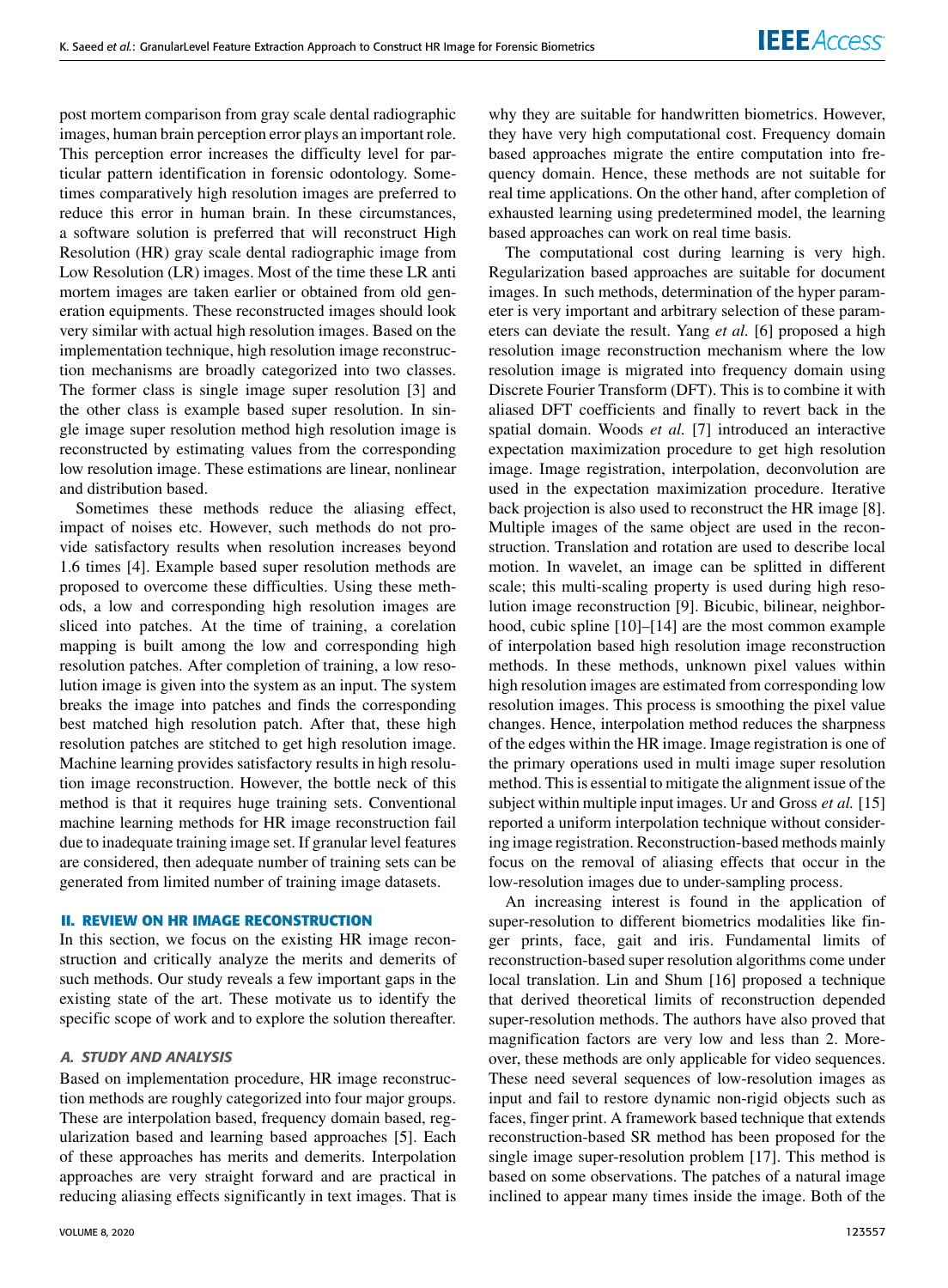images emerge within the same scale and across different scales as well [18]. Research community is increasingly paying more attention to learning based super-resolution methods. Learning based methods recover more texture detail, attain higher magnification factors as well.

Kim *et al.* [19] proposed a method based on deep convolution network motivated by VGG-net. Here the accuracy significantly improves when network depth is increased. They have used 20 weighted layers at their final level. The authors cascaded small filters in a deep network structure. However, here convergence is one the of major critical issues during training time. Datsenko and Elad *et al.* [20] proposed a method that assigned many candidates to high quality patches at every pixel position in the LR image. At the end of their method, it is merged into Maximum A Posteriori probability (MAP) penalty cost function. In learning based approaches [21], the high frequency components from the given sample images are collected. In the next phase, the high resolution image is constructed using these high frequency components. Chang *et al.* [12] reported a method based on multiple nearest neighbours in the training set. Nguyen *et al.* [22], [23] worked upon the poor quality iris image reconstruction. The authors have given the effort upon the quality measures to compute the weights of reconstruction based SR technique.

In paper [19], the authors engaged on the focus level at each frame. The focus level is measured by evaluating the high frequency and total energy of the image. A highresolution image was reconstructed using the focus-score, weighted average of the available frames. Highly de-focused frames were discarded for further processing. Remaining frames were fused to super-resolve the iris image. The authors have achieved an EER of 2.1 using the MBGC Portal database [24]. In paper [25], the authors combined focus, offangle, motion blur, and illumination variation factors into a unified quality score for each frame. The authors employed the Depmster-Shafer theory. The novelty of this work [25] is that in spite of using the conventional weighted average of image reconstruction, the frames were fused by an exponential weighted average. Experimental results also showed that optimum number of frames were used for fusion. The work in [25] is not validated on different dataset and different image acquisition. Othman *et al.* [26] and Othman and Dorizzi [27] extended this idea by computing the quality of local image patches. They have estimated a Gaussian Mixture Model (GMM) of clean image texture distribution. At the time of fusion, each pixel was weighted individually. These are associated with the quality value of the corresponding local patch, instead of employing a single quality score for the whole image.

# B. MOTIVATION

Different learning methods [28] provide satisfactory results in high resolution image reconstruction. However, these methods consume considerable time the during preparation of training model (creation of pre-trained model). Huge amount of proper training set is the prerequisite criteria of learning methods. The SR methods using machine learning require huge amount of low and corresponding high resolution image pair as a training set. But in reality, this huge number of image pair is not available in medical domain specially in dental radiography [28]–[30]. Hence, conventional ML methods cannot fit directly for high resolution image reconstruction. Moreover, single image super-resolution methods are not able to increase the resolution beyond 1.6 times [4].

# C. SCOPE OF THE WORK

Under such circumstances, a research gap is identified towards developing high resolution x-ray image reconstruction that ensures a higher rate of accuracy. It also requires minimum training image set at the same time. The main contribution of this research work includes,

- 1) A granular level feature extraction mechanism is proposed to reconstruct a high resolution medical x-ray image.
- 2) The granular level features address both the local influence and its aggregate direction. The influence of neighbor is derived from laws of magnetism property of a ferromagnetic material.
- 3) A novel training data sequencing method has been proposed to avoid biased learning during training.

# **III. METHODOLOGY**

A learning based high resolution medical x-ray image reconstruction mechanism is proposed in this research work. It is helpful for disease diagnosis and forensic biometrics as well. A granular level feature extraction mechanism has been proposed in this work. This helps to generate adequate amount of training dataset from small number of image pairs with low and corresponding high resolution images. Hence, limited amount of training pairs of a particular type medical images are sufficient to build the pre-trained model. This method works like the same way that an example based image reconstruction method works. The estimation of high resolution pixel value is calculated on the basis of neighboring pixels influence. The block diagram of the system is shown in figure 1. Typically, like most other machine learning applications, the sequence of actions are the training phase, testing phase and then deployment phase. In the first phase, the training image dataset is checked to confirm whether it has image pair of high and corresponding low resolution image. If the image pair is not available then input image is treated as high resolution image. A low resolution image synthesis mechanism is introduced to get corresponding low resolution image. After that high and low frequency features are extracted from low resolution image.

High level and low level features, contain the influence of neighbor pixels and direction of the collective influence. Then "prepare the training dataset" module combines these high and low level features and builds a vector of 14 elements. This feature vector is called granular level feature. At the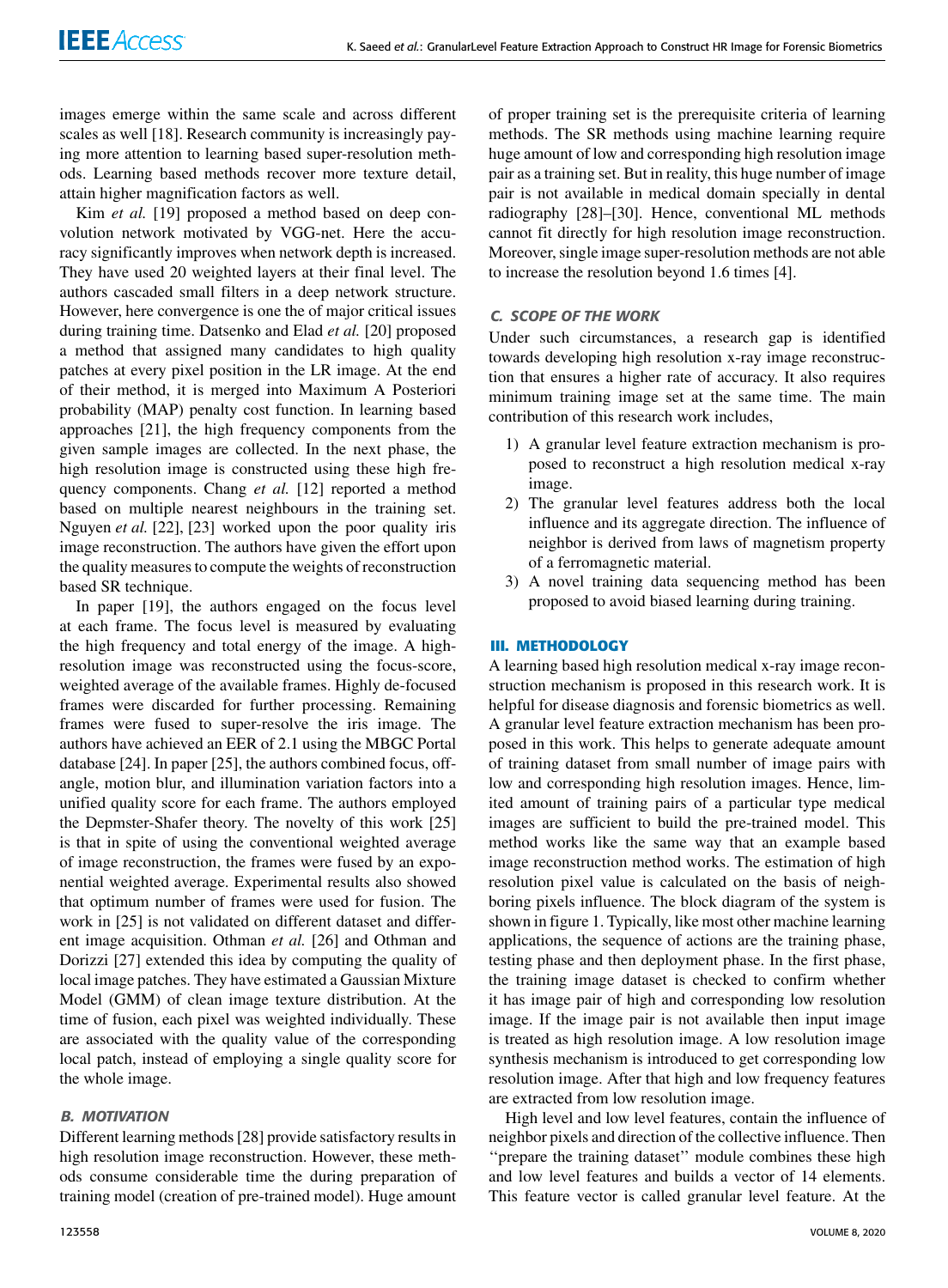

**FIGURE 1.** Block Diagram of the proposed method.

time of preparing training dataset, a training data sequencing mechanism is introduced to prevent biased training through "sequence the training" module. All training data are not used for preparing the trained model. Some portion of this training data are reserved for testing the performance of the system. The testing phase uses this reserved data and calculates the performance through metrics.

In deployment phase the high and low level frequency features of the input x-ray image are extracted. The input x-ray image should be of the same category from which training model is built. Next, these feature sets are passed to the trained model to generate corresponding output value. These output values are mapped as pixel values in the corresponding high resolution image. Some selected theoretical preliminaries are discussed before going into the details of the system. These are used as fundamental building blocks of the system.

#### A. PRILIMINARIES

In this section, a brief overview of the fundamental imaging in terms of the combination of illumination and reflection is presented. It's properties and correlation are also incorporated in this section. The property of magnetism and its influence on ferromagnetic materials are discussed. This property assists us to understand the collective influence of neighboring pixels. At the end, a robust feature set extraction mechanism is proposed by combining these properties.

#### 1) OPTICAL COMPONENT OF MEDICAL X-RAY IMAGE

Horn [31] has established that the intensity level of any part of an image  $I(x, y)$  is a product of illumination component  $IL(x, y)$ and reflection component  $Re(x, y)$  of that  $(x, y)$  point.

$$
I(x, y) = IL(x, y)Re(x, y)
$$
 (1)

In the case of normal gray image, illumination component  $IL(x, y)$  totally depends on the various source of light and it can be re-written as

$$
IL(x, y) = \sum_{i=1}^{n} K_i(x, y) ILS_i
$$
 (2)

Here, *n* is the number of light sources,  $ILS_i$  denotes the illumination level of  $i^{th}$  light source.  $K_i(x, y)$  is the factor that reduces the illumination of *ILS<sup>i</sup>* at the point *(x,y)*. On the other hand, *Re(x,y)* depends on the surface of the object. The *''Re''* component contains actual information, like sudden change of value that indicates the presence of edge in the image. On the other hand, *''IL''* component is incident on the object, so it does not contain information regarding the object. In the case of machine vision application, sudden change of *''IL''* component is unusual [17], [32], [33]. However, it happens in the case of natural images, like landscape images. This makes the entire system very complex. This is explained in the next paragraph.

In terms of digital image processing, *''IL''* can be compared as low frequency component and *''Re''* as high frequency component. So it can be concluded that in a digital image the impact of *''Re''* is smoothen by *''IL''*. Hence, if *''IL(x,y)''* eliminated from  $I(x,y)$ , then  $I(x,y)$  contains more detailed information of local neighbourhood. In case of natural images, the value of *n* in equation 2 tends to infinity. In a sunny day, it is easy to find the shadow of an object placed in an open space. The *''IL''* component of both places which are in shadow and not in shadow are different. These have become almost same when the direct source of *''IL''* is absent. Consider the case of a cloudy day where direct source of *''IL''* is absent. Hence, simple implementation of equation 1 is difficult in most of the natural images. Fortunately, this situation does not arise in medical x-ray imaging.

In the case of medical x-ray imaging, incident x-ray penetrates through the body. However, the penetrated amount of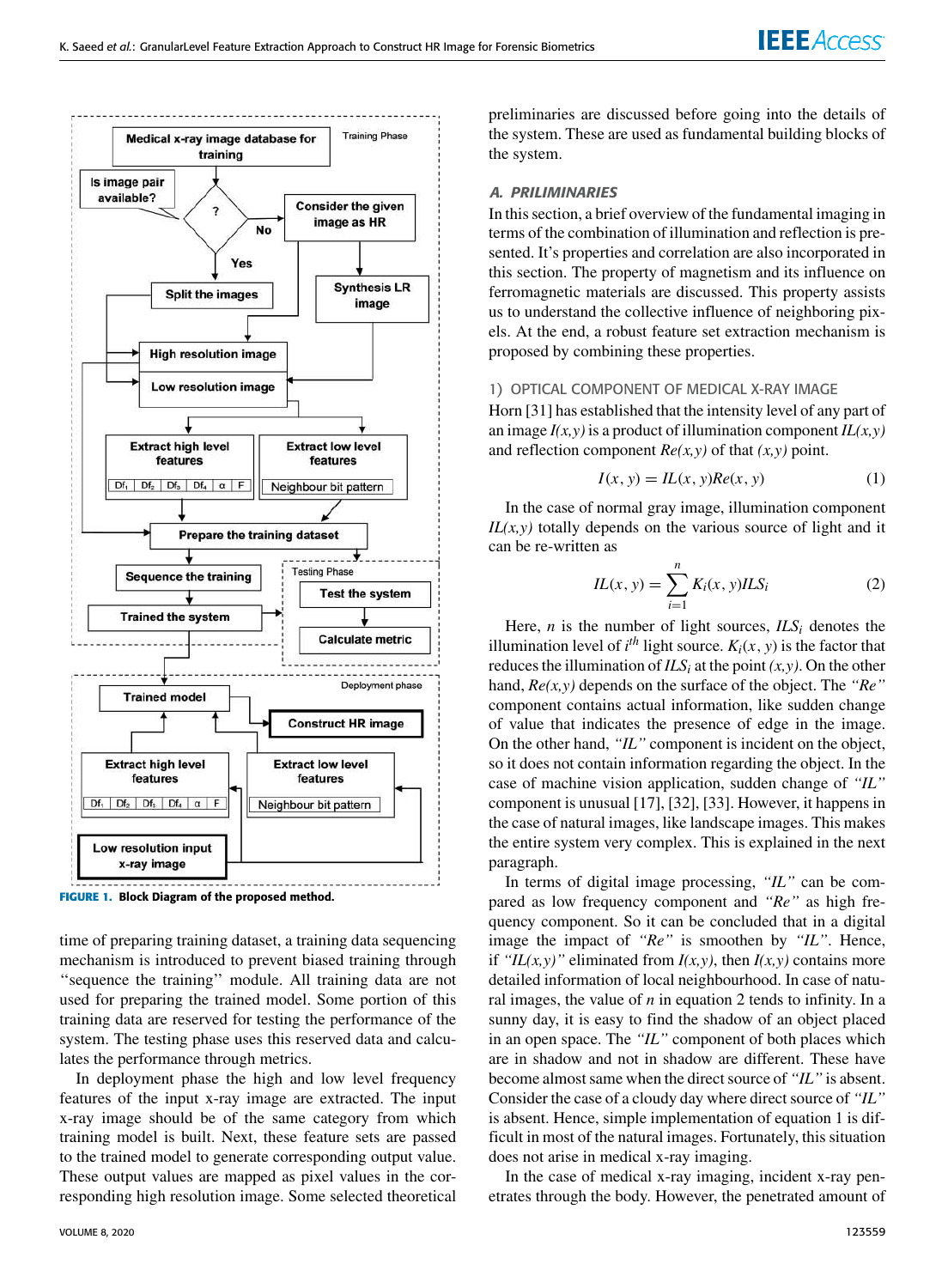light differs on the basis of internal structure of the patient's body. This penetrated light is used for x-ray imaging. Hence, instead of reflection component, the penetration component is being considered for x-ray images. On the other hand, in medical x-ray images, only one source of x-ray is used for imaging. Ambient light from natural sources of light does not have the capacity of penetration properly like x-ray. Thus, for x-ray image, equation 2 is rewritten as

$$
IL(x, y) = K_1(x, y)ILS_1
$$
\n(3)

The *k* value is almost constant for all *(x,y)* coordinates of the x-ray images. Finally, equation 1 is re-defined as

$$
I(x, y) = IL(x, y)P_e(x, y)
$$
\n<sup>(4)</sup>

 $P_e(x, y)$  denotes the penetrated component of incident x-ray. The variation of the intensity levels in two consecutive points of the x-ray image indicates the change of internal structure of the organ. These x-ray images are used to study the structure of the organ.

#### B. EXTRACTION OF HIGH LEVEL FEATURES

Equation 4 is transformed into logarithmic domain to replace the multiplicative model with additive model. This will reduce the dilution effect of *''IL''* on *''Pe''* as discussed earlier.

$$
log(I) = log(IL) + log(P_e)
$$
  

$$
log(P_e) = log(I) - log(IL)
$$
 (5)

The advantage of this model is that Illumination-invariant component *Pe* can be obtained by subtracting Illumination from the x-ray image. It is much easier than division. Let *df* be the difference between two consecutive pixel intensity level in x-ray image. Thus, *df* can be expressed in logarithmic domain as,

$$
df = \log(I_N) - \log(I_C) \tag{6}
$$

 $I_C$  is some source point and  $I_N$  is the neighbourhood point.

$$
df = \log(IL_N) + \log(Pe_N) - \log(IL_C) - \log(Pe_C)
$$
  

$$
df = \log(Pe_N) - \log(Pe_C)
$$

as  $IL_N = IL_C$  (as discussed earlier, x-ray illumination is almost constant for all points)

$$
df = \log(Pe_N/Pe_C) \tag{7}
$$

Equation 7 provides a rate of change calculation method for intensity value without considering illumination component of a point *''C''*. Experimental results of the literature [28], [34]–[37] justify this approach. Equation 7 sometimes provides undefined result when denominators tend to zero. This issue can be fixed by adding 1 to all points of the image matrix. Here, *''df''* is an important feature that can be used for local pattern prediction. This feature can be used to estimate the direction of the influence of a pixel from its neighbour pixels. We infer from equation 7 that df finds the change of *''Pe''* component with respect to a point *''C''*. But *''C''*

point is surrounded by other points. Hence, a set of *''df''* is generated for point *''C''*. Four neighbor points are considered for this application. These points are marked as *N1, N2, N3, N4* in figure 2.



**FIGURE 2.** Neighbour points and corresponding df.

#### 1) MAGNETISM PROPERTIES

In super resolution, each pixel in low resolution image is mapped into a distinct set of  $n \times n$  pixels in high resolution image. Here  $n \geq 1$  and *n* is an integer. If all elements in the derived set of  $n \times n$  pixels have the same value, then there is no practical difference with LR image and the corresponding derived HR image. The objective of super resolution is to estimate values for all points in  $n \times n$  from derived pixels in such a way that the derived HR image is quite similar with actual HR image. During this estimation, influence from neighbour pixels is important. Analytical observation shows that the nearest pixels have more influence than furthest pixels. This phenomenon is quite similar to the magnetism property. The effect of magnetism over a magnetic particle is inversely proportional to the distance between these points and mathematically written as,

$$
f = k * \frac{M_p}{d^2} \tag{8}
$$

Here,  $M_p$  denotes the conjugate power of magnetism of two particles and *d* denotes the distance. Here, *''f''* measures the force upon the particle and *''k''* is a constant. Again, mass of a particle and the energy are reversible. Pixel intensity is a form of measurement of energy. Hence, equation 8 can be used to study the influences of neighbouring pixels upon a pixel along with the direction of the influence.

Only 8 neighbour pixels are considered for this application. These pixels are marked as  $P_1, P_2, \ldots, P_8$ . This is shown in figure 3. The corresponding influences are towards the central pixel *("Ce")* are denoted as  $FP_1, FP_2, \ldots, FP_8$ . Let us consider *Fxaxis* is the force towards x-Axis and *Fyaxis* is the force towards y-Axis, as shown in figure 4. Then cumulative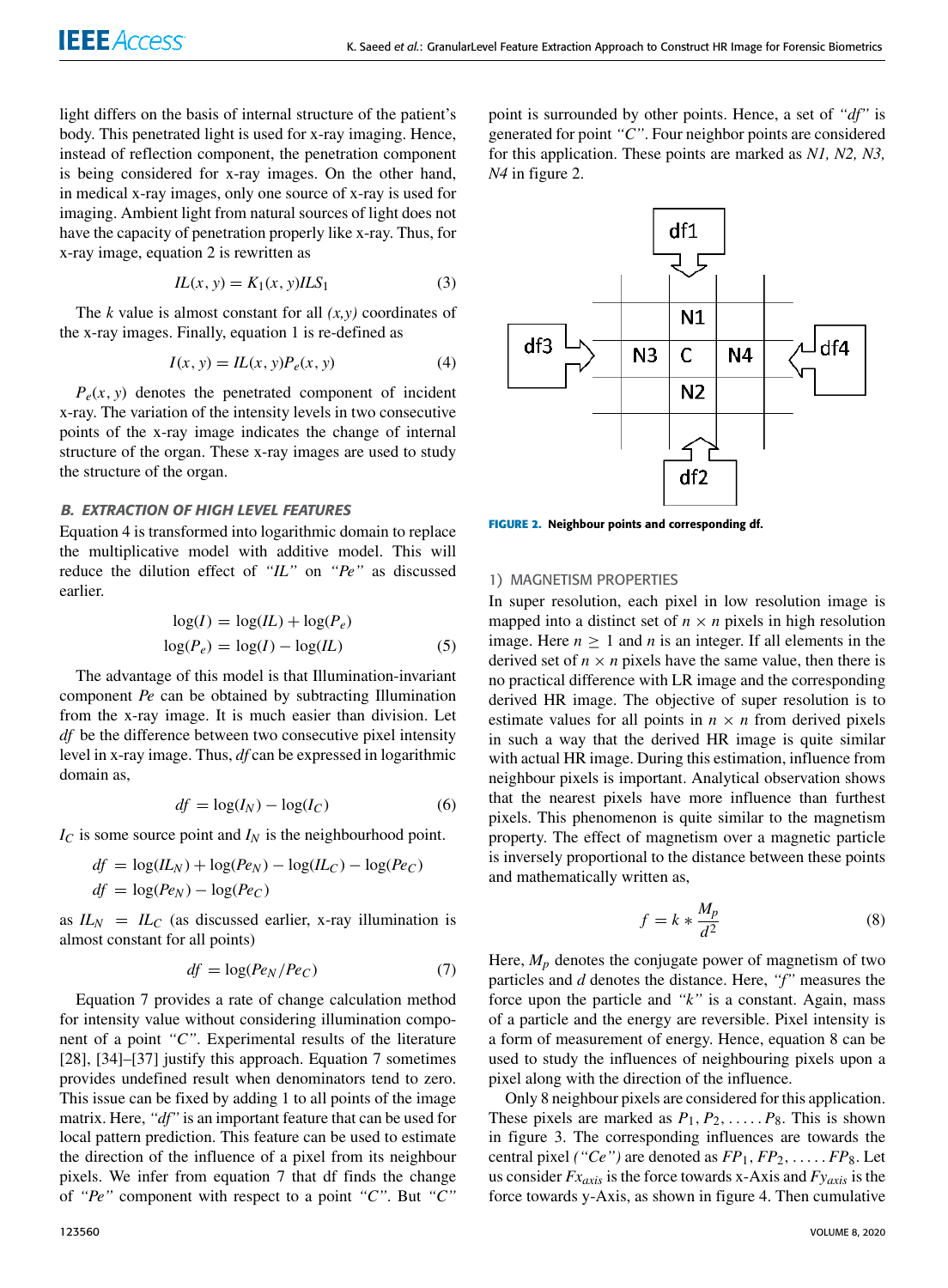| $P_4(x-1,y-1)$ | $P_3(x-1,y)$ | $P_2(x-1,y+1)$ |
|----------------|--------------|----------------|
| $P_5(x,y-1)$   | $C_e(x,y)$   | $P_1(x,y+1)$   |
| $P_6(x+1,y-1)$ | $P_7(x+1,y)$ | $P_8(x+1,y+1)$ |

**FIGURE 3.** Centre pixel and its neighbor pixels.



**FIGURE 4. Vector division of force FP**<sub>i</sub>.

force towards *x and y* axis are defined as follows.

$$
Fx_{axis} = \sum_{i=1}^{8} FP_i \times \cos(\theta P_i)
$$
 (9)

$$
F_{\text{Yaxis}} = \sum_{i=1}^{8} FP_i \times \sin(\theta P_i) \tag{10}
$$

 $(\theta P_i)$  is the angle between  $FP_i$  and  $Fx_{axis}$ . These two equations are re-written with the help of equation 8 as follows.

$$
Fx_{axis} = \sum_{i=1}^{8} \left(\frac{Mp_i}{d_i^2}\right) \times \cos\left(\theta P_i\right) \tag{11}
$$

$$
F_{\text{Yaxis}} = \sum_{i=1}^{8} \left( \frac{M p_i}{d_i^2} \right) \times \sin \left( \theta P_i \right) \tag{12}
$$

The value of  $d_i$  is either *1* or  $\sqrt{2}$ . Value of  $d_i$  is *1* for the points  $P_1$ ,  $P_2$ ,  $P_5$  and  $P_7$ . The distance is  $\sqrt{2}$  for the corner points and are calculated by applying the theorem of Pythagoras. The total amplitude of the neighbour pixel's influence is denoted as *F* and is defined as

$$
F = \sqrt{F x_{axis}^2 + F y_{axis}^2}
$$
 (13)

And the direction is

$$
\alpha = \tan^{-1}(\frac{F_{y\alpha xis}}{Fx_{\alpha xis}})
$$
\n(14)

*F* and  $\alpha$  have important roles to estimate the pixel value during reconstruction of high resolution images. The value of  $\alpha$  is between 0 to 2 $\Pi$ . *F* and  $\alpha$  can be treated as features. All of these features like  $F$ ,  $\alpha$  *and "df"* are high frequency features. These contain the minute variation details. However, low frequency features are also important to construct the base line value of a pixel on which high frequency features will be applicable.

# C. EXTRACTION OF LOW LEVEL FEATURES

Surrounding row pixel values are considered for low level features. The centre pixel is *''Ce''* and the neighbour pixels



**FIGURE 5.** Mapping between LR and HR images.

would be *P*1, *P*2, *P*3, *P*4, *P*5, *P*6, *P*7, *P*8. In this work, a learning based high resolution image reconstruction system is described. In figure 5, the mapping between LR image and HR image are explained. The centre pixel *''Ce''* is divided into four child pixel in high resolution image. It is marked as *NW, SW, SE and NE*.

The upper left portion of *''Ce''* (which will be mapped with *NW*) pixel should have more influence of  $P_3$  than  $P_8$ . Similarly, *SW, SE and NE* should have more influence by *P*5, *P*<sup>7</sup> *and P*<sup>1</sup> respectively. Hence, at the time of preparation of training set, these positions of pixels should be prioritized. The value *(V)* within pattern sequence of low frequency features are restricted within  $0$  to  $(2^8 - 1)$  and these are defined as  $V \in \mathbb{Z}$  and  $0 \leq V < 2^8$ .

During the training set preparation, both high and low resolution images are required. All high frequency and low frequency features are extracted from LR images. Corresponding responses are obtained from the HR images. Upper left portion of *Ce* should have more influence by its nearest neighbour *P3, P4, P5*. This portion is mapped with the HR image's pixel and is marked with *''NW''*. Mapping sequences of *NW, SW, SE and NE* are different from each other due to this reason. The format of training set is the sequence of low frequency features, followed by high frequency features *F,* α *and ''df''*.

|                                                        | Input feature set |     |                |     |     |     |               | output |           |     |                 |     |     |           |
|--------------------------------------------------------|-------------------|-----|----------------|-----|-----|-----|---------------|--------|-----------|-----|-----------------|-----|-----|-----------|
| Low Frequency Feature<br><b>High Frequency Feature</b> |                   |     |                |     |     |     | <b>Desire</b> |        |           |     |                 |     |     |           |
| P1,                                                    | P <sub>2</sub>    | P3, | P4,            | P5, | P6, | P7, | P8,           | F,     | α,        | Df1 | Df <sub>2</sub> | Df3 | Df4 | SW        |
| P7.                                                    | P8,               | P1. | P <sub>2</sub> | P3, | P4, | P5, | P6,           | F,     | $\propto$ | Df1 | Df <sub>2</sub> | Df3 | Df4 | <b>SE</b> |
| P5.                                                    | P6.               | P7, | P8,            | P1, | P2. | P3, | P4,           | F,     | $\propto$ | Df1 | Df <sub>2</sub> | Df3 | Df4 | <b>NW</b> |
| P3,                                                    | P4.               | P5, | P6.            | P7, | P8, | P1, | P2,           | F,     | $\propto$ | Df1 | Df <sub>2</sub> | Df3 | Df4 | <b>NE</b> |

**FIGURE 6.** Mapping for low and high frequency features.

Figure 6 shows the training set data format pattern. Low resolution image (say *''Ce'')* will produce four training sets for each pixel. In this figure, the first eight columns represent low frequency feature whilst columns 9 to 14 represent high frequency features. Column 15 shows the desired output obtained from the corresponding high resolution image. The *NE, NW, SE, and SW* each comprises of two categories of features - high frequency features and low frequency features.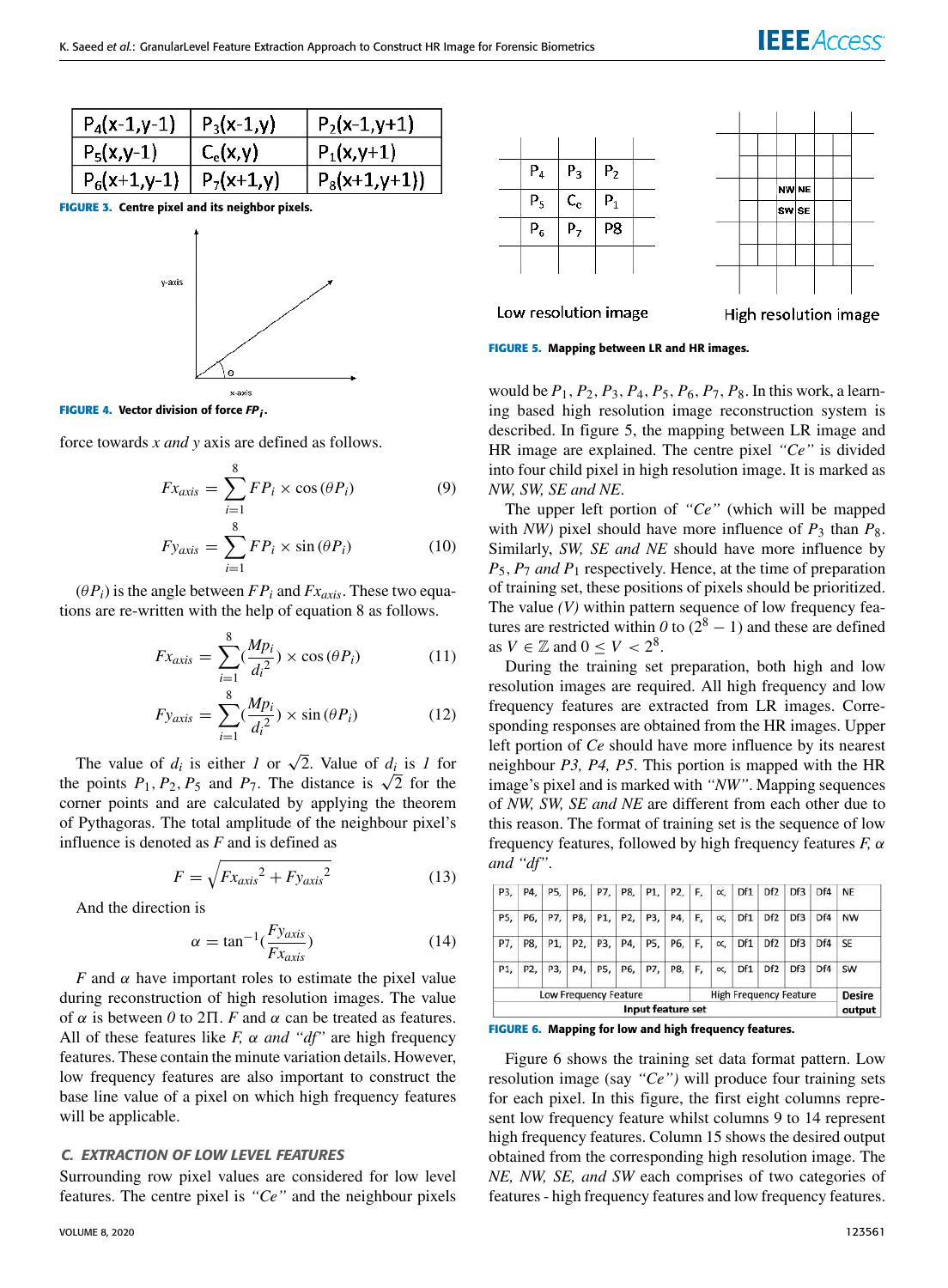The high frequency features are the same for *NW, SE, and SW*. However, low frequency features are different for *NW, SE, and SW*. Hence, after combination of these high and low frequency features, the *NW, SE, and SW* do not have the same feature value.

# **IV. PREPARATION OF TRAINING DataSet**

Both low resolution and corresponding high resolution medical x-ray image datasets are required to prepare the training dataset. Unfortunately, the medical x-ray image repository hardly has high and corresponding low resolution image pair set. Hence, to meet this criteria for preparing training datasets, low resolution images are synthesized from the available medical x-ray images. In this work, Kaggle [28], [38] x-ray image repository is used. The repository contains more than thousand gray scale x-ray images. However, it does not have low and its corresponding high resolution image pair to prepare training dataset. The available images in the repository are considered as the high resolution images whilst the corresponding low resolution images are synthesized. The simplest way to get this synthesized LR image is the averaging method [39]. It is defined as,

LowResolution
$$
I(x, y)
$$
  
= 
$$
\frac{1}{m^2} \sum_{i=1}^{n} \sum_{j=1}^{n} HighResolutionI((x-1) \times m+i, (y-1) \times m+j)
$$
(15)

 $LowResolutionI(x, y)$  represents a pixel in low resolution image whose row and column are *x,y* respectively. *HighResolutionI(x,y)* represents the high resolution image. The number of rows in *HighResolutionI* is *m* times greater than the row number in *LowResolutionI*. This is also applicable for column numbers. The synthesized low resolution image by using averaging method differs much from actual low resolution images that are captured by transducer. Thus, to overcome this issue an alternate approach is proposed to create LR image from HR image. In the proposed method, input image matrix, *Img* is converted into two sets of vectors. The former one is a row vector set and other one is a column vector set. One element in row vector is denoted by*Row<sup>i</sup>* and *Col<sup>s</sup>* . *''Img''* is the set of all elements in input HR image. The properties of these are defined as follows,

 $Row_i \in Img$ ,  $Row_i \neq \phi$ ,  $i \in \mathbb{Z}$ ,  $i = 1, 2, ..., n$ 

where  $n$  is the number of row in the input image matrix.

 $Row_1$  ∪  $Row_2$  ∪  $Row_3$  ∪  $Row_4$  . . . .. ∪  $Row_n = Img$  $Row_k \cap Row_j = \phi$ ;  $k \neq j \quad k, j = 1, 2, 3...$ *n* 

Similarly, column vector properties are as follows.

$$
Col_s \in Img, Col_s \neq \phi, s \in \mathbb{Z}; \quad s = 1, 2, \dots m
$$

*m* is the number of column in the input image matrix.

$$
Col1 \cup Col2 \cup Col3, \dots \cup Colm = Img
$$
  

$$
Colp \cap Colq = \phi; p \neq q; \quad p, q = 1, 2, \dots m
$$

*Row<sup>i</sup>* and *Col<sup>s</sup>* have *m* and *n* number of elements respectively. Let us assume  $Row_i$  and  $Col_s$  are set, then for any value of *i* and *s* (within its range) is defined as  $Z = Row_i \cap Col_s \neq \emptyset$ and the result set *(Z)* should have always one and only one element. Let us consider  $Row_{is}$  as the  $s^{th}$  element in  $Row_i$  set. Let us assume another row vector set *Row*′ and its elements, which are also a set of elements, are denoted as *Row*′ *i* . The elements in *Row*′ *i* are estimated from the corresponding *Row<sup>i</sup>* using interpolation method. This method is highly immune in abrupt change of single value (noise). The number of elements in each *Row*′ *i* is *m*/2. The set *Row*′ will be used to construct low resolution image. The elements in *Row*′ *i* vector are estimated on the basis of corresponding neighbouring points in *Row<sup>i</sup>* vector and it is defined as

 $Row'_i[k]$ 

$$
= \sum_{\substack{p=0 \ p \neq \frac{npoint}{2} \\ q \neq npoint}} \text{Row}_{i}[k \times \text{step} - \frac{npoint}{2} + p] \times \prod_{\substack{q=0 \ q \neq npoint}} \frac{k \times \text{step} - (k \times \text{step} - \frac{npoint}{2} + q)}{(k \times \text{step} - \frac{npoint}{2} + p) - (k \times \text{step} - \frac{npoint}{2} + q)} \times \prod_{\substack{q \neq npoint \\ q \neq p}} \frac{k \times \text{step} - \frac{npoint}{2} + p}{(16)}
$$

After simplification, equation 16 can be rewritten as equation 17.

$$
Row'_{i}[k] = \sum_{p=0}^{npoint} Row_{i}[k \times step - \frac{npoint}{2} + p]
$$
  

$$
\times \prod_{\substack{q=0 \ q \neq npoint}}^{npoint} \frac{mpoint}{2} - q
$$
 (17)

 $k = 1, 2, 3, \ldots m/2.$ 

Here, *''npoint''* denotes the number of neighboring points to be considered at the time of estimation of  $Row'_i[k]$  th value. *''Step''* is a constant that indicates the reduction of elements in each row. For example if  $step = 2$  then, it indicates that the number of rows in HR image is 2 times greater than the number of rows in LR image.

In the same way *Cols's* components are calculated using equation 18.

$$
Col_s'[k] = \sum_{\substack{p=0 \ p \neq \frac{npoint}{2}}}^{npoint} Col_1[k \times step - \frac{npoint}{2} + p]
$$
  

$$
\times \prod_{\substack{q=0 \ q \neq npoint}}^{npoint} \frac{npoint}{2} - q
$$
(18)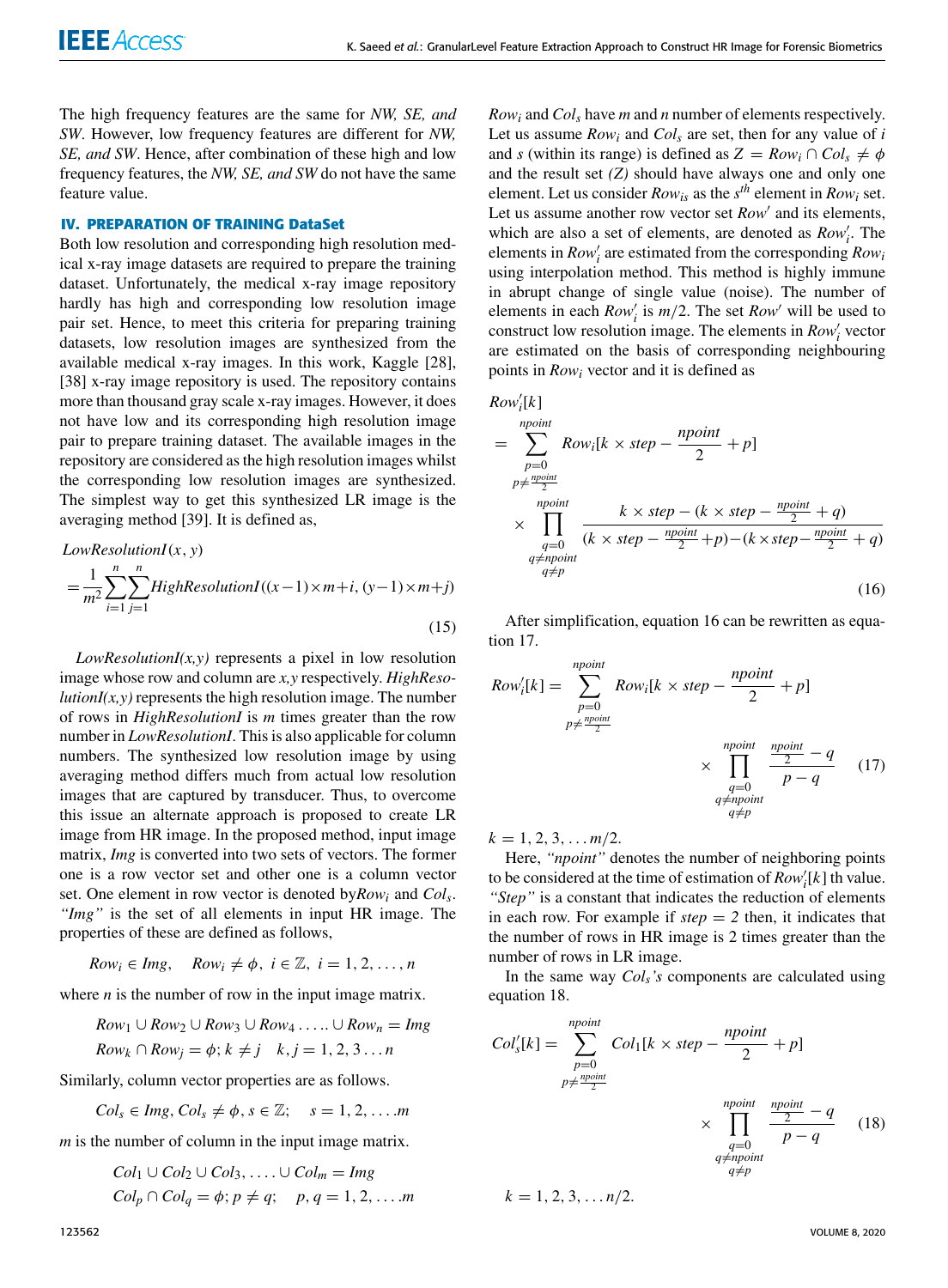Once *Row*′ ,*Col*′ set of vector is considered as a matrix, these are used to construct the low resolution image. If *x* and *y* are the coordinates of a point in low resolution image *LowResolutionI* then the combination formula will be defined as follows:

LowResolution
$$
I(x, y) = \frac{1}{2}(Row'(x \times step, y) + Col'(x, y \times step))
$$
 (19)

Here  $x = 1, 2, \ldots, m/2$  and  $y = 1, 2, \ldots, n/2$ .

This method provides a better result than the averaging method using equation 15. The reason behind is that in averaging method, noise has active participation at the time of calculating LR value. However, the proposed method checks the change of values for trained dataset during calculation. Hence, noise has very less contribution in the proposed low resolution image synthesis method.

The implementation of the above technique is explained in procedure 1. Procedure 1 is to construct a low resolution image from the corresponding high resolution image. This is essential for training dataset preparation.

The synthesized low resolution image using procedure 1 is quite similar with actual low resolution image. This method uses an estimation technique on the basis of neighbouring pixels. Hence, the effect of high entropy is smoothed. This synthesis is much better than the method discussed using equation 15. The computational time of this method is higher than the method for equation 15. However, this is one time computation to prepare the training dataset. This computational overhead is not part of the actual computation that is used for reconstruction of the HR image.

#### A. LEARNING FROM TRAINING DATASET

A fraction of training dataset is kept aside for testing the performance of learning system. Rest of the training data is used for training purpose. Almost all machine learning systems suffer a common problem that is biased learning. This happens when similar type of output valued training sets are given consecutively at the time of learning. It results in less robust learning. Hence, the ordering of training dataset at the time of training is very important to increase the performance of the system. Training data sequencing method is proposed in the next subsection.

#### 1) REARRANGING THE TRAINING DATASET

Random selection of training dataset is widely used to overcome the bias learning issues. However, random selection is not a good solution in this case. Figure 7A is the input image for which training set is preferred. The distribution of quantity for each training pattern is shown in figure 7B, the distribution is un-uniform.

In the case of random selection the training patterns which are more in numbers are getting selected more frequently. This leads to bias learning. A novel hashing based training data sequencing method has been proposed to overcome this issue. In this method total training set is distributed among **Algorithm 1** Synthesis of LR Image From HR Image for Preparation of Training Dataset

**Input:** I input image matrix with m rows and n columns. **Output:** Low resolution image matrix *ILR*

**Assumptions:**  $m/2 \in \mathbb{Z}$  and  $n/2 \in \mathbb{Z}$ 

#### **Step**

- 1: Initialize two matix R'and C' with dimension of  $m \times$  $(n/2)$  and  $(m/2) \times n$  respectively. Subset\_length  $= 7$ , step  $= 2$
- 2: Repeat step 3 for all  $i_1 = 1, 2, 3, \dots, i_m$
- 3: Repeat steps 4 to 9 for all  $C_2 = 1, 2, \dots n/step$ 4: If  $(C_2 \times step - \frac{subset\_length}{2}$  $\frac{1}{2}^{length}$ )  $\leq 0$  Then  $sub\_v\_x$  = [1, 2, ...,  $C_2 \times step - 1$ ,  $C_2 \times step + 1$ ,  $\ldots$ ,  $C_2 \times \text{step} + \frac{\text{subset\_length}}{2}$  $\frac{1}{2}$  [engin]  $sub\_v\_y = I[i_1, \text{ values of } sub\_v\_x]$ Else *subset*\_*length*

$$
sub_v x = [C_2 \times step - \frac{subset_{length}}{2}, \dots, C_2 \times
$$
  
\n
$$
step - 1, C_2 \times step + 1, \dots, C_2 \times step + \frac{subset_{length}}{2}]
$$
  
\n
$$
sub_v y = I[i_1, \text{ values of } sub_v x]
$$
  
\nEnd If

- 5: Repeat steps 6 to 8 for all elements in *sub*\_*v*\_*y* and index are denoted by  $i_2$   $i_2$  = 1, 2, ....(*subset*\_*length* – 1)
- 6: Repeat step 7 for all elements in  $sub_v x$  and index are denoted as  $j_2 j_2 = 1, 2, \ldots$ ....(*subset*\_*length* − 1)

7: 
$$
temp_1 = \frac{\overline{C_2} \times step - sub\_v\_x[j_2]}{sub\_v\_x[i_2] - sub\_v\_x[j_2]} \times temp_1
$$
  
\n $\forall i_2 \neq j_2$ 

- 8:  $sum = (temp1 \times sub_v[y][i_2]) + sum$
- 9:  $R'[i_1, c_2] = \text{sum}$ Reset sum
- 10: Repeat step 11 for all  $k = 1, 2, \dots n$
- 11: Repeat steps 12 to 17 for all  $l = 1, 2, \ldots m/2$ .
- 12: If  $(l \frac{subset \t length}{2}$  $\frac{1}{2}$  engin  $\geq 0$  Then  $sub\_v\_x$  = [1, 2, ....., ( $l \times step - 1$ ), ( $l \times step + 1$ ),  $\frac{1}{l} \times step + \frac{subset\_length}{2}$  $\frac{1}{2}$  (engin)]  $sub\_v\_y = I$ [values of  $sub\_v\_y$ , *k*] Else  $sub\_v\_x$  =  $[(l \times step - \frac{subset\_length}{2})]$  $\frac{1 \text{ length}}{2}$ ), .....,  $(l \times step - 1, (l \times step + 1), \dots,$  $(l \times step + \frac{subset\_length}{2})$  $\frac{1}{2}$ [engin]  $sub\_v\_y = I$ [values of  $sub\_v\_x$ , *k*] End If
- 13: Repeat steps 14 to 16 for all elements in *sub*\_*v*\_*y* and indexes are denoted by  $i_2 = 1, 2, \ldots$ , (*subset*\_*length* − 1)
- 14: Repeat step 15 for all elements in *sub*\_*v*\_*x* and indexes are denoted by  $j_2 = 1, 2, \dots, (subset \mathcal{L}$ <br> $\{x_{step}\}$  *l*  $\{x_{step}\}$  *x*  $\{y_{step}\}$  *x*  $\{y_{step}\}$
- 15:  $temp_2 = temp_2 \times \frac{l \times step sub\_v\_x[j_2]}{sub\_v\_x[i_2] sub\_v\_x[j]}$ *sub*\_*v*\_*x*[*i*2]−*sub*\_*v*\_*x*[*j*2]  $∀i<sub>2</sub> ≠ j<sub>2</sub>$
- 16:  $sum = temp_2 \times sub_v[y[i_2] + sum$
- 17:  $C'[l, k] = \text{sum}$ Reset sum

*n* numbers of bins. Mathematically, it is defined as the total training set (*T<sup>S</sup>* ) and divided into *n* numbers of bins*(Bin)*. The *i th* bin is denoted as *Bin<sup>i</sup>* .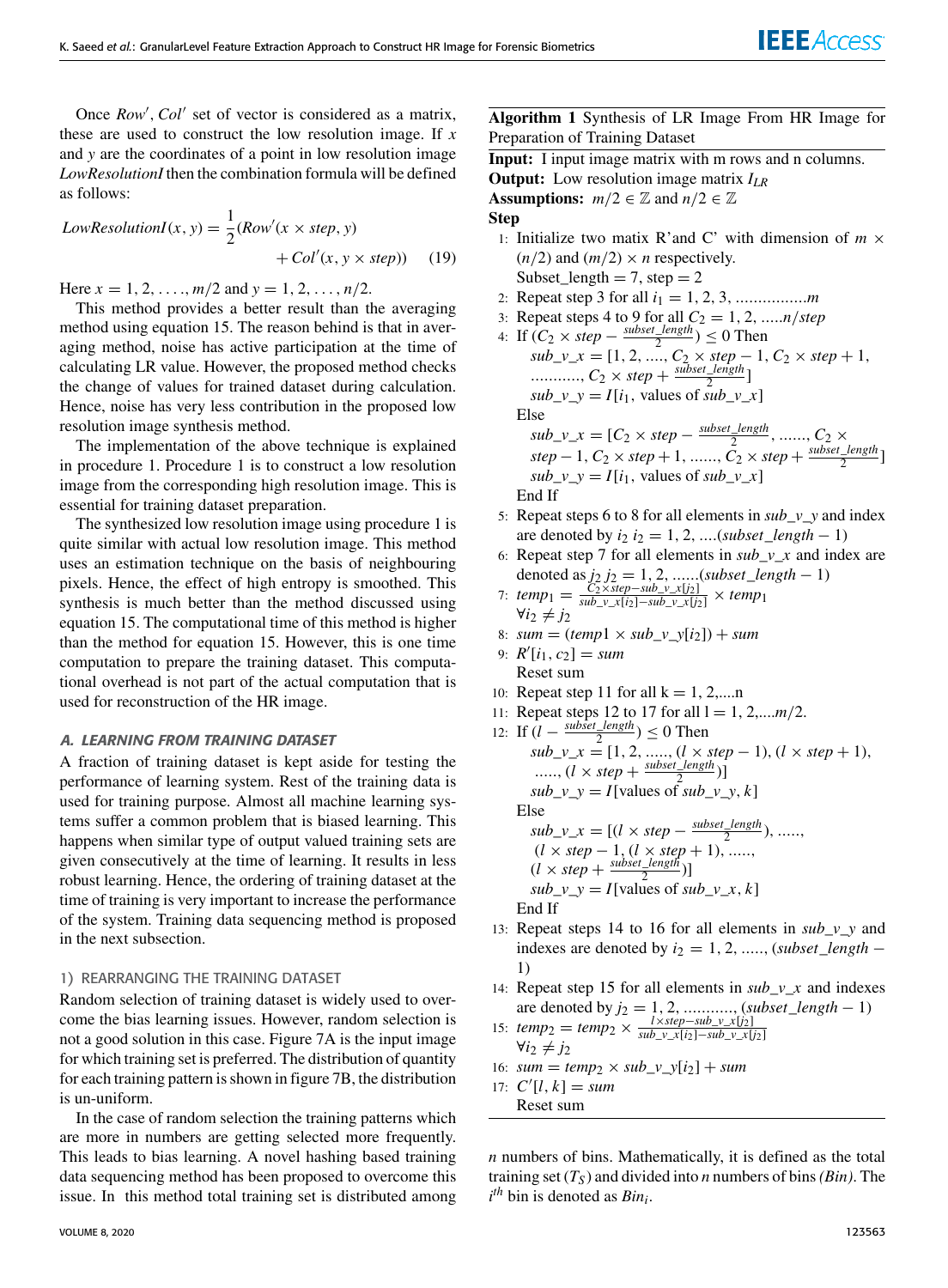**Algorithm 1** *(Continued).* Synthesis of LR Image From HR Image for Preparation of Training Dataset

18:

Repeat step 19 for all  $x = 1, 2, \dots, m/2$ 19: Repeat step 20 for all *y* = 1, 2, ......, *n*/2

- 20:  $I_{LR}[x, y] = \frac{1}{2}(R'[x \times step, y] + C'[x + y \times step])$
- 21: Return low resolution image *ILR*

22: Stop.



**FIGURE 7.** Input image and corresponding histogram.

*Bin*<sub>*i*</sub> ∈ *T*<sub>*S*</sub> *for all i*=*1,2,....,n; i* ∈  $\mathbb{Z}$ *, Bin*<sub>1</sub> ∪ *Bin*<sub>2</sub> ∪  $Bin_3 \ldots \ldots \cup Bin_n = T_S Bin_i \cap Bin_j = \phi$ 

Each Bin has a bin representative value denoted as *BinR*. Bin representative is used to calculate the similarity with corresponding bin. The  $k^{th}$  element of the training set  $T_S$ is denoted as  $T_k$ . Hence,  $T_k \in T_S$  and  $T_k(Y)$  is the output element of  $T_k$ .

 $T_k$  ∈ *Bin<sub>i</sub>* for which  $\|T_k(y) - BinR_i\|$  is minimum and  $i=1,2,...,n$ . After distribution of all training data among *n* numbers of bins, the training data sequencing starts. This hashing based training data sequencing method reduces the chance of consecutive training datasets having similar type of output values. The number of bins should be greater than or equal to the total number of peaks in the distribution of output training datasets. Initially, *BinR* contains the peak values of the distribution. Change in derivatives is used to detect the peaks. This data sequencing mechanism is explained with the help of procedure 2. In this procedure, un-sequenced training dataset is given as input and it sequences the given training sets. The sequencing process is organized in such a way that average difference between output value  $T_k(y)$  of two consecutive training data should be quite high.

In Procedure 2, steps 1 to 5 are used to define *''Bins''*. Steps 6 to 9 are used to categorize the training dataset as per the *''Bin''* property. Steps 10 to 14 describe the sequencing mechanism for which the average entropy of the output value of two consecutive training sets should be quite high. It is clear from figure 5, that some bins may have a lot of training set with similar type of output. This unbalanced dataset may bias the training procedure. However, steps 11 to 15 have mechanism to avoid such situation. This section discards additional training datasets.

**Algorithm 2** Arrange the Sequence of Training Data to Reduce Biased Learning

- **Input:** The set of training data along with count of dataset say R.
- **Output:** Proper sequencing the training data for unbiased learning.
- **Assumptions:** The training dataset must be complete; there is no missing data in any training set.

#### **Step**

- 1: Apply histogram on the output element of each training set; it is denoted as  $T_k(Y)$ . The result is stored in a vector V
- 2: Find the number of peaks and peak values in *V* by examining the change of derivative direction
- 3: Store the number of peak in ''m'' and peak values in ''*peak*\_*vector*''
- 4: If  $m\%2 == 1$  Then
	- $n = m 1$

Eliminate the least element from ''*peak*\_*vector*'' End If

- 5: For each element of ''*peak*\_*vector*'' find the value of  $T_k(Y)$  and store the result in BinRepresentative vector; Number of elements in ''BinRepresentative'' vector is equal to "n"
- 6: Repeat steps 7 to 9 for all elements in input training set  $K = 1, 2, \dots, R$
- 7: Repeats step 8 for all  $j = 1, 2, ..., n$
- 8: *Distance*(*j*) =  $||T_k(Y) BinRepresentative(j)||^2$
- 9: Find the index, i of the smallest value from distance vector and categorize the  $k^{th}$  dataset  $T_k$  as a member of that index Bin say *Bin<sup>i</sup>*
- 10:  $count = 0$
- 11: Repeat step 12 to 15 until (n-2) bins are empty
- 12: *BinIndex*<sub>1</sub> = *count*  $\%$ (*n*/2) + 1  $BinIndex_2 = BinIndex_1 + (n/2)$
- 13: If  $Bin[BinIndex_1] \neq Empty$  Then Fetch any arbitrary training set from *Bin*(*BinIndex*1) and sequence that training dataset Else Fetch any arbitrary training set from

 $Bin(BinIndex_1 + 1)$  and sequence the training dataset End If

- 14: If  $Bin[BinIndex_2] \neq Empty$  Then
	- Fetch any arbitrary training set from
	- *Bin*(*BinIndex*2) and sequence that training dataset Else If  $(BinIndex_2 + 1) \leq n$  Then

Fetch any arbitrary training set from  $Bin(BinIndex_2 + 1)$  and sequence the training dataset

- End If
- 15:  $count = count + 1$
- 16: Return the final sequence of training dataset
- 17: Stop.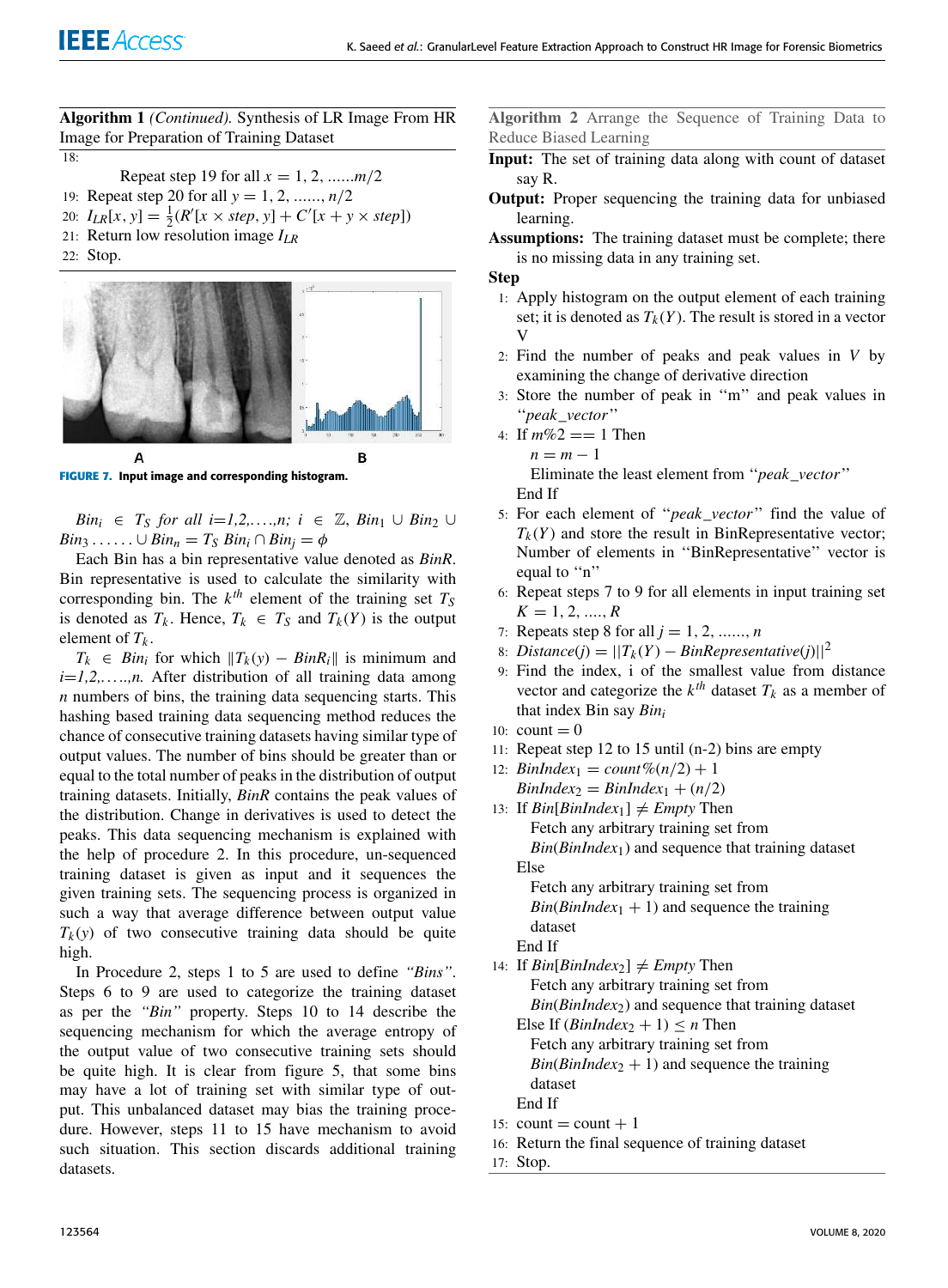#### 2) LEARNING METHOD

Individual training data is a vector of 15 elements out of which 14 are the granular level features. These may be called as input and the last one is the desired output for the combination of the input values. As per the convention the output value must be an integer and its range varies between 0 and 255. The response from the learning system is denoted as ''the output''. It is treated as a continuous function in 14 dimensional feature plane. Polynomial neural network using group method of data handling (GMDH) [40], [41] is used to construct the pre-trained model from training dataset. GMDH model is suitable for single output with multiple inputs. This property satisfies the criteria for the application. Moreover, GMDH optimised the internal parameters that is beneficiary from implementation point of view. GMDH follows the Volterra Kolmogorov Gabor (VKG) polynomial at the time of constructing the polynomial equation internally. This complex polynomial looks like equation 20.

$$
Y = A_0 + \sum_{i=1}^{M} A_i x^i + \sum_{i=1}^{M} \sum_{j=1}^{M} A_{ij} x^i x^j
$$
  
+ 
$$
\sum_{i=1}^{M} \sum_{j=1}^{M} \sum_{k=1}^{M} A_{ijk} x^i x^j x^k + \dots
$$
 (20)

Here, *M* denotes the number of independent variable which is the same as the number of input features.  $X_i(i =$ 1, 2, . . . .*M*) are the independent input features. *Y* is the output response. $A_0$ ,  $A_i$ ,  $A_{ij}$ ... are the constraints. It can be said that training set contains the value of independent input variables  $X_i(i = 1, 2, \dots M)$  and corresponding response *(Y)*. The values of constants  $A_0$ ,  $A_i$ ,  $A_{ij}$ .... are unknown. If adequate training set is available then, values of  $A_0, A_i, A_{ii}$ ... can be determined. Once these values are available then it is easy to determine the response *(Y)* for given input values  $X_i(i)$  $1, 2, \ldots, M$ ). Higher order polymonial does not necessarily mean more accurate result. Sometimes higher order polynomial leads to ill condition. GMDH follows layer wise training and during training the neurons have good prediction power that are fed forwarded to next layer. The other neurons with less prediction power are discarded. The number of neurons should be provided during parameter setting. The default value of neuron is the same value as the number of input variables.

# **V. PERFORMANCE EVALUATION**

This research work can be considered as an assembly of three blocks or sub-systems on the basis of implementation. These blocks are as follows:

- 1) Synthesis of low resolution image from high resolution image.
- 2) Learning from training dataset.
- 3) Reconstruction of high resolution image from low resolution input image.

|  | <b>TABLE 1. Comparison of PSNR for different methods.</b> |  |  |  |
|--|-----------------------------------------------------------|--|--|--|
|--|-----------------------------------------------------------|--|--|--|

| $\sigma$ f<br>Name     | <b>PSNR</b><br>$\sigma$ f | PSNR value   | PSNR of the   |
|------------------------|---------------------------|--------------|---------------|
| the<br>sample          | averaging                 | of proposed  | wavelet       |
| image                  | method                    | method De-   | based         |
|                        | Denoted<br>as             | noted as Se- | method        |
|                        | Series1                   | ries2        | Denoted<br>as |
|                        |                           |              | Series3       |
| $\overline{0001}$ .png | 22.36                     | 31.78        | 31.52         |
| 0006.png               | 28.98                     | 32.89        | 31.92         |
| 0014.png               | 24.23                     | 30.82        | 30.79         |
| 0020.png               | 21.98                     | 32.89        | 27.98         |
| 0025.png               | 26.70                     | 33.55        | 33.62         |
| 0027.png               | 23.52                     | 34.59        | 30.01         |
| 0031.png               | 27.24                     | 31.19        | 30.29         |
| 0036.png               | 20.89                     | 34.87        | 33.82         |
| 0040.png               | 21.24                     | 33.45        | 30.67         |
| 0044.png               | 26.20                     | 34.28        | 32.92         |
| 0046.png               | 25.89                     | 35.24        | 34.89         |
| 0048.png               | 23.67                     | 34.56        | 36.78         |
| 0051.png               | 27.56                     | 37.67        | 36.43         |
| 0054.png               | 28.34                     | 38.5         | 37.45         |
| 0055.png               | 26.76                     | 35.67        | 37.56         |
| 0057.png               | 23.45                     | 35.5         | 33.78         |
| 0060.png               | 22.9                      | 33.45        | 32.13         |
| 0062.png               | 25.45                     | 36.78        | 35.67         |
| 0066.png               | 23.88                     | 35.67        | 33.87         |
| 0070.png               | 25.78                     | 39.65        | 37.65         |
| Average                |                           |              |               |
| <b>PSNR</b>            | 24.851                    | 34.65        | 33.4875       |

The result section is also organized in that way. The performance of each block is evaluated separately into subsequent subsections.

#### A. PERFORMANCE OF LR IMAGE SYNTHESIS

The DIV2K image repository [42]–[44] is used to test the performance of the proposed subsystem. This repository contains normal high resolution images and corresponding low resolution images that are obtained from a physical transducer. In this dataset, ''Validation Data Track 1 x4'' is used as low resolution image set and corresponding high resolution images are in set ''Validation Data Track 1 x2''. The output from this subsystem is compared with other methods like averaging method, wavelet based method. The synthesized output images using the proposed method, are quite similar to the original low resolution images and this similarity is measured by PSNR. Table 1 shows the comparison of different low resolution images synthesized by different methods with actual ground truth low resolution images.

The average PSNR for the ''averaging method'' is 24.334. This value improves in wavelet based method and it is 31.354. However, the PSNR of the proposed low resolution image synthesis subsystem is 33.031. It is comparatively better than the other methods. Out of these ten samples, images like *''0020.png'', ''0027.png'', and ''0040.png''* have considerable amount of noises. The proposed subsystem is able to handle these noises much better as compared to the other two methods. Besides, the wavelet method takes considerable amount of time to compute.

## B. PERFORMANCE OF THE TRAINING PROCEDURE

Dental x-ray image database [29], Kaggle [28] database are used in this section for performance benchmarking. These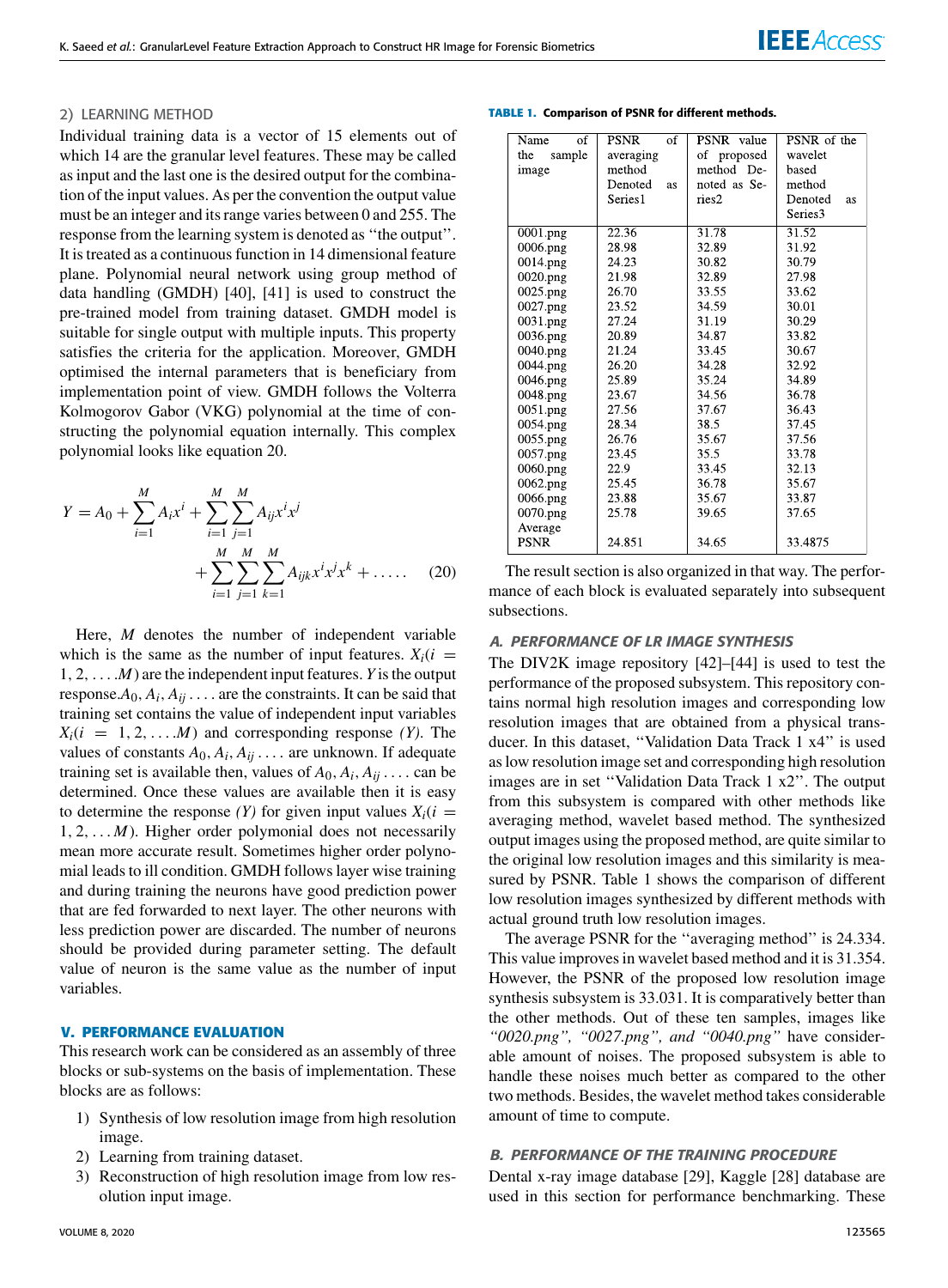| Combination    | Hidden                  | Perceptron | Epoch          | Score     | Score with  |
|----------------|-------------------------|------------|----------------|-----------|-------------|
| of             | Layers                  | each<br>in |                | without   | training    |
| parameters     | in                      | hidden     |                | sequenc-  | dataset     |
|                | Neural                  | layer      |                | ing       | sequenc-    |
|                | net-                    |            |                | (without) | ing<br>and  |
|                | works                   |            |                | using     | after using |
|                |                         |            |                | procedure | procedure   |
|                |                         |            |                | 2)        | 2           |
| 1              | $\overline{2}$          | 5,5        | $\overline{5}$ | 0.9312    | 0.9354      |
| $\overline{c}$ | $\frac{2}{2}$           | 5,5        | 10             | 0.9621    | 0.9620      |
| $\overline{3}$ |                         | 5,5        | 20             | 0.9762    | 0.9869      |
| $\overline{4}$ |                         | 5,5        | 30             | 0.9893    | 0.9894      |
| 5              | $\frac{2}{2}$           | 5,5        | 50             | 0.9872    | 0.9931      |
| 6              |                         | 10,10      | 5              | 0.9579    | 0.9605      |
| 7              | $\frac{2}{2}$           | 10,10      | 10             | 0.9802    | 0.9860      |
| 8              |                         | 10.10      | 20             | 0.9825    | 0.9895      |
| 9              |                         | 10,10      | 30             | 0.9884    | 0.9909      |
| 10             | $\frac{2}{3}$           | 10.10      | 50             | 0.9904    | 0.9938      |
| 11             |                         | 5,5,5      | 5              | 0.9727    | 0.9807      |
| 12             | $\overline{\mathbf{3}}$ | 5.5.5      | 10             | 0.9793    | 0.9846      |
| 13             | $\overline{\mathbf{3}}$ | 5,5,5      | 20             | 0.9815    | 0.9876      |
| 14             | $\overline{\mathbf{3}}$ | 5.5.5      | 50             | 0.9892    | 0.9934      |
| 15             | 3                       | 5,10,5     | 10             | 0.9480    | 0.9483      |
| 16             | 3                       | 5,10,5     | 20             | 0.9723    | 0.9779      |
| 17             | 3                       | 5,10,5     | 50             | 0.9802    | 0.9849      |
| 18             | 3                       | 10,10,10   | 50             | 0.9879    | 0.9932      |
| 19             | $\overline{3}$          | 10,10,10   | 200            | 0.9909    | 0.9941      |

#### **TABLE 2.** Performance of learning system.

databases have only high resolution images. Hence, images from these databases are passed through the proposed LR image synthesis method to obtain corresponding low resolution images. These low resolution images are used to extract low and high frequency feature set of the training data. The corresponding high resolution image is used to obtain output data of those training sets. The number of pixels in high resolution and corresponding low resolution images are  $748 \times 512$ *and* 374  $\times$  356 respectively. The number of valid training dataset for each pair of images are considerably large. All these datasets are used for the training and testing purpose. Table 2 shows the performance of the learning system with respect to different values of parameters. At the time of this performance evaluation, the number of training set is kept constant and its value is 400000. Huge computation time would be needed at the time of high value for number of epochs, number of neurons in each hidden layer. The last two columns show the score of the ''polynomial neural network'' model with and without data sequencing mechanism as proposed in section IV.A. The value of the score is between 0 and 1. A higher value denotes higher accuracy. The experimental result shows that the score improves when training data are sequenced using procedure 2. Performance increases when epoch increases althouogh it gets almost saturated after certain value.

Figure 8 shows the graphical representation of score with respect to a chronological increment of an epoch. The blue line represents row 1 to 5 of Table 2. Here the number of the hidden layers are 2 and the number of perceptrons in each layer is 5. Orange line represents row 6 to row 10. In this case, the number of the hidden layers are 2. It is the same as the previous one. However, the number of perceptrons in each layer is increased to 10. This configuration provides a better score than the blue line with low epoch value.



**FIGURE 8.** Score evaluation against increasing epoch.

The yellow line represents the performance of row 11 to row 14. This configuration uses 3 hidden layers with 5 perceptrons in each layer. This configuration provides a high score when the epoch is low. However, performance does not improve much when the epoch value is increased. The violet line represents row 15 to row 17. As mentioned earlier, an arbitrary selection of more number of perceptrons in a hidden layer may lead to the ill condition. The violet line shows that the previous statement is correct. In this configuration, the number of neurons in a particular hidden layer is increased to 10. This leads to a drop in performance. It is clear that when the epoch is 50 then the score for most of the configuration is almost the same. However, the total computational time is very high for epoch value 50. Considering all of these, the preferred parameter configuration for further processing is set as follows. The number of the hidden layers are 2 whilst the number of neurons in each layer is 10 and the epoch value is 20. The supplementary materials are uploaded in [45]. After selection of preferred learning parameters, the performance of the learning system is evaluated with respect to different volume of dataset. The performance is shown in figure 9. In this evaluation, the number of hidden layers are 2, neurons in each layer is 10 and epoch is 20. These values remain constant during evaluation. Initially, the score increases proportionally with the volume of data. Performance decreases when the volume of data is further increased. After the performance degrades to some extent, it again increases. The fluctuation of performance is not very major. Hence, it is not exactly the example of over fitting. Fifty images from Dental x-ray image database [29] are used to generate training dataset; out of which 400000 dataset are selected by the procedure 2 to build the training model.

#### C. PERFORMANCE OF THE HR RECONSTRUCTION

The Kaggle [28] image repository is used both for the training system and to evaluate the performance of the proposed system. The synthesized low resolution image is given as input. The reconstructed high resolution image is compared with the original high resolution image of the repository.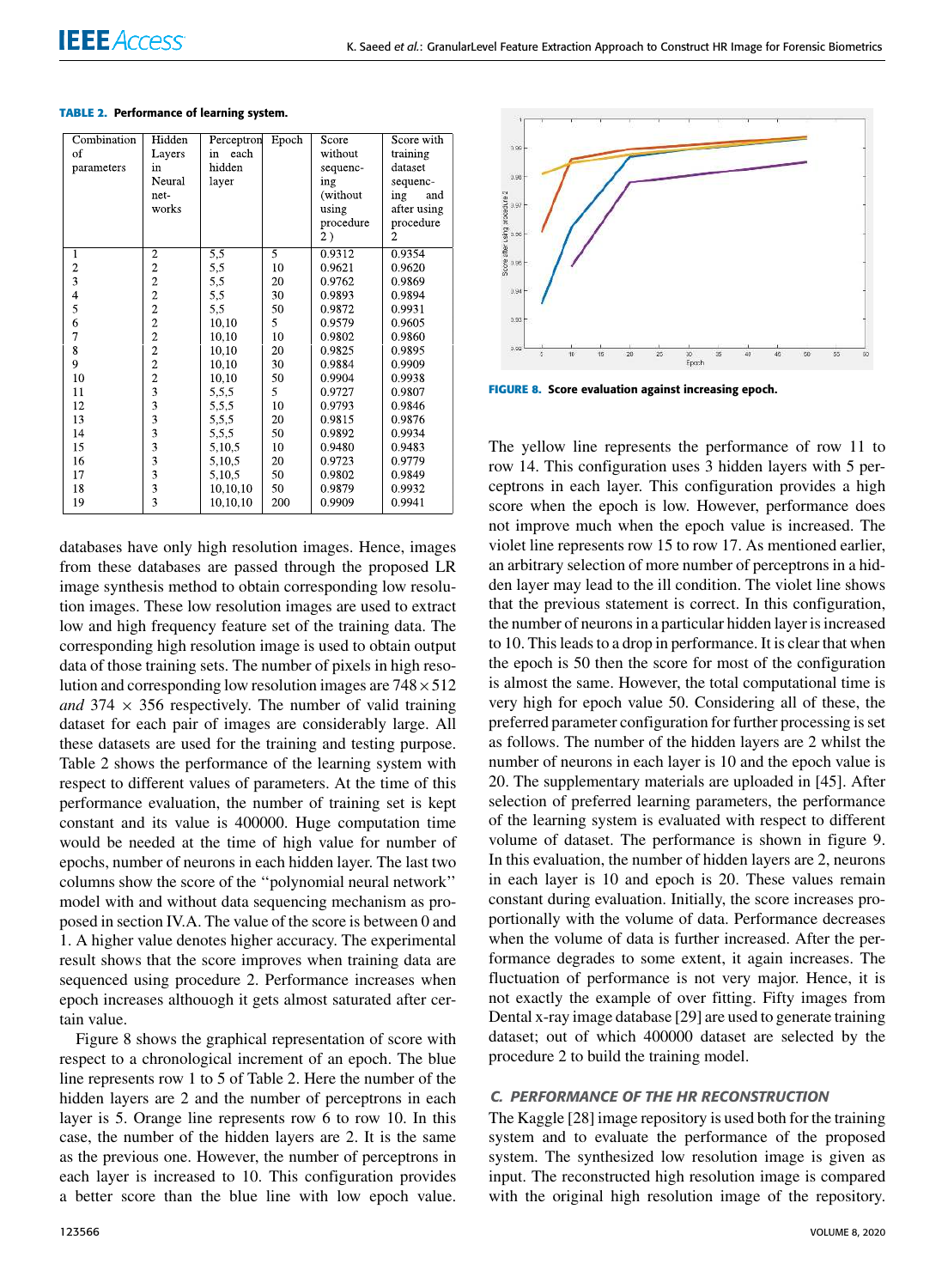

**FIGURE 9.** Performance evaluation against data volume.

Some standard metrics are used to compare the performance with other methods. These standard metrics [46]–[48] are Peak Signal to Noise Ratio (PSNR), Mean Squared Error(MSE), Root Mean Squared Error (RMSE), Structural Similarity Index (SSIM), Feature Similarity Index (FSIM), Smoothness, Normalized Cross Correlation (NCC) and Average Difference (AD).

MSE is calculated as,

$$
MSE = \frac{1}{mn} \sum_{i=0}^{m-1} \sum_{j=0}^{n-1} |f(i,j) - g(i,j)|^2
$$
 (21)

Here, PSNR is calculated as

$$
PSNR = 20 * \log_{10} \frac{MAX_f}{\sqrt{MSE}}
$$
 (22)

*f* represents the original image, *g* represents the degraded image, *m* denotes numbers of rows of the images, *i* is the index of that row, *n* represents the number of columns of the image and *j* represents the index of that column. *MAX<sup>f</sup>* denotes maximum value that exists in ground truth image.

SSIM helps compare the local patterns of pixel intensities between the ground truth image and the output images. The range varies between -1 and 1.The value closer to 1 indicates the output image and ground truth images are similar. SSIM measures the perceptual dissimilarity between two similar images. It is calculated as,

$$
SSIM = \frac{(2 * \mu_x \mu_y + c_1) * (2\sigma_{xy} + c_2)}{(\mu_x^2 \mu_y^2 + c_1)(\sigma_x^2 + \sigma_y^2 + c_2)}
$$
(23)

Here,  $\mu_x$ ,  $\mu_y$  are the average of *x and y*.  $\sigma_x$  *and*  $\sigma_y$  are the variance of *x and y,*  $\sigma_{xy}$  is covariance of *x,y.*  $c_1$  *and*  $c_2$  are two standard variable. RMSE finds the average magnitude of error. This metric takes the difference between ground truth image and output image and directly finds the variation in the pixel values. This metric is calculated as,

RMSE = 
$$
\sqrt{\frac{1}{n} * \sum_{i=1}^{n} (Y_i - \widehat{Y}_i^2)}
$$
 (24)

*n* is the data points on all variables,  $Y_i$  is the vector of the observed values and  $Y_i'$  being the predicted values.

|  | <b>TABLE 3. Comparative performance for different methods.</b> |  |  |  |  |
|--|----------------------------------------------------------------|--|--|--|--|
|--|----------------------------------------------------------------|--|--|--|--|

| of<br>the<br>Name                                   | <b>PSNR</b> | <b>SSIM</b> | Smoothness FSIM |       |
|-----------------------------------------------------|-------------|-------------|-----------------|-------|
| Methods                                             |             |             |                 |       |
| Aliasing Method                                     | 26.37       | .7950       | .5293           | .8025 |
| Yaung2013                                           | 24.29       | .8350       | .5832           | .7500 |
| Dong 2011                                           | 25.27       | .8260       | 3257            | .6352 |
| <b>Bicubic</b>                                      | 18.25       | .7634       | .2589           | .7050 |
| <b>Back</b><br><b>Iterative</b><br>Projection (IBP) | 23.78       | .8112       | .3457           | .7318 |
| Proposed                                            | 30.56       | .9326       | .6040           | .8956 |

Normalized cross correlation measures the correlation between input image and newly constructed output image. It is calculated as,

$$
NCC = \frac{\sum_{j=1}^{M} \sum_{k=1}^{N} x_{(j,k)} x'_{(j,k)}}{\sum_{j=1}^{M} \sum_{k=1}^{N} x_{(j,k)} x^2_{(j,k)}}
$$
(25)

Average difference is the mean difference between the ground truth image and reconstructed output image. It is calculated as follows,

$$
Avg_D = \frac{\sum_{j=1}^{M} \sum_{k=1}^{N} x_{(j,k)} x'_{(j,k)}}{MN}
$$
 (26)

Here  $x_{j,k}$  are pixel values of the original image and  $x'_{i,j}$  are the pixel values of the image after reconstruction. *M,N* are the number of columns and rows respectively.

The correlation between input image and reconstructed output image is normalized as this is the ratio of ''the crosscorrelation'' and ''the summation of squares of the pixel values'' of the original image. Table 3 and 4 show the comparative performance study between different methods.

**TABLE 4.** Comparative study for different methods.

| - of<br>the<br>Name                                 | Value of | Value of | <b>RMSE</b> |
|-----------------------------------------------------|----------|----------|-------------|
| Methods                                             | NCC      | $Avq\_D$ |             |
| Aliasing Method                                     | .8158    | .245     | .2340       |
| Yaung2013                                           | .7829    | .305     | .1950       |
| Dong 2011                                           | .8343    | $-145$   | .2251       |
| <b>Bicubic</b>                                      | .7425    | .348     | 3532        |
| <b>Iterative</b><br><b>Back</b><br>Projection (IBP) | .8534    | .102     | .1892       |
| Proposed                                            | .9189    | .098     | .0967       |

We have compared the proposed method with five existing popular methods. These methods are aliasing based method [4], Yang proposed method [49], Dong proposed method [50], Iterative back projection [51] and bicubic [14]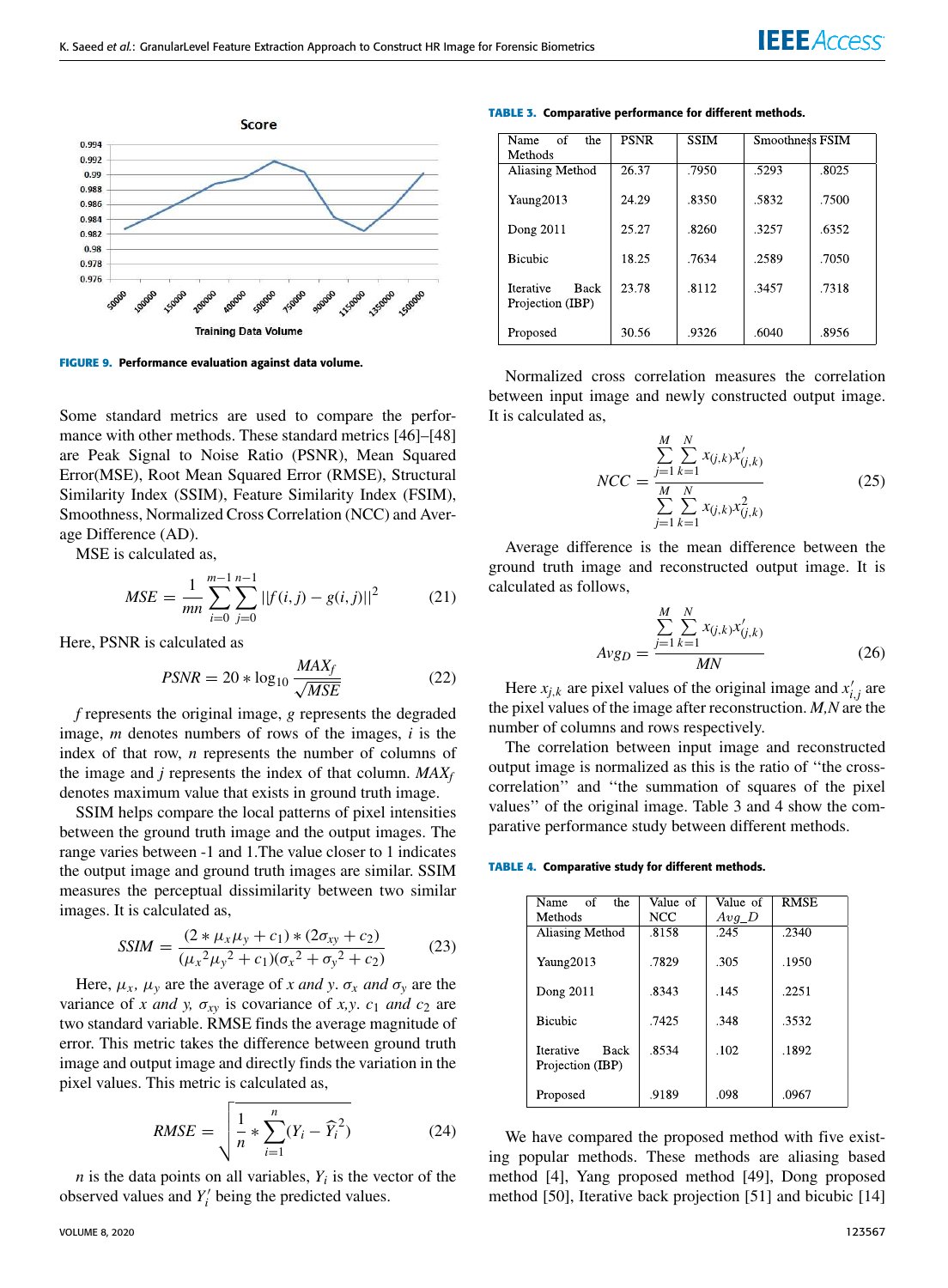

**FIGURE 10.** Performance evaluation for different methods.



**FIGURE 11.** Comparison on SSIM, FSIM and Smoothness for different methods.



**FIGURE 12.** Comparison on RMSE for different methods.

method. The proposed method is compared with these high resolution images reconstruction mechanisms. The aliasing method and bicubic method estimate the values on the basis of neighbor values. These methods do not consider the trends of neighbor values. In these methods noise value also has active participation in estimating values. This degrades the performance of these methods. Other methods [49], [51] do not have the provision for input-output pattern analysis and exhaustive learning. Hence, the proposed method performs well with limited training image dataset. Figures 10 to 12 show the graphical presentation of different metrics.

# D. CONCLUSIONS

The resolution of the medical x-ray image is an important factor to detect the abnormality, defect, injuries in the hard tissues. Modern x-ray systems that are used for medical diagnosis do not have resolution related issues. However, old medical diagnostic systems used in rural areas of developing countries have resolution related issues. The x-ray images are

also important in forensic biometrics. A low-cost software solution is highly advantageous to solve this low resolution issue without changing the existing setup [52]. The available medical x-ray image repository does not have a huge number of training dataset. Hence, example based or CNN based super resolution techniques are inappropriate for these issues. On the other hand, single image super resolution methods do not provide a good result when magnification is greater than 1.6 times. Considering all these constrains, an alternative machine learning method is proposed in this research work. It uses existing image repository to generate a huge number of granular level feature dataset for training. These granular level feature sets are the combination of low frequency feature and high frequency feature. Low frequency feature contains the basic property and high frequency features contain the minute details. These granular level features along with their extraction mechanism is one of the contributions of this research work. The performance of this high resolution image reconstruction method is quite satisfactory. As the next phase of this work, authors are planning to localize the reconstruction mechanism within the region of interest [53], [54]. Consequently, the system itself will find the region of interest automatically for an unknown medical x-ray image. After that, it will reconstruct the high resolution image for those selected regions rather than the entire image. Such modified approach would also reduce the total computational cost.

#### **ACKNOWLEDGMENT**

Dr. Saumendu Datta, physician by profession, helped us to understand the basics of x-ray images from the medical domain perspective. The authors are thankful to him for this support. During the progress of the research work, the authors got infrastructural support from Visvesvaraya Ph.D. Scheme; Ministry of Electronics and IT, the Department of Computer Science and Engineering at University of Calcutta.

#### **REFERENCES**

- [1] United Nations Office on Drugs and Crime. (2019). *Global Study on Homicide 2019*. [Online]. Available: https://www.unodc.org/unodc/en/data-andanalysis/global-study-on-homicide.html
- [2] S. Datta, N. Chaki, and B. Modak, ''A systematic review on the evolution of dental caries detection methods and its significance in data analysis perspective,'' in *Intelligent Data Analysis: From Data Gathering to Data Comprehension*. Hoboken, NJ, USA: Wiley, 2020.
- [3] C.-Y. Yang, C. Ma, and M.-H. Yang, ''Single-image super-resolution: A benchmark,'' in *Proc. Eur. Conf. Comput. Vis.* Cham, Switzerland: Springer, 2014, pp. 372–386.
- [4] S. Datta, N. Chaki, and K. Saeed, ''Minimizing aliasing effects using faster super resolution technique on text images,'' in *Transactions on Computational Science*. Berlin, Germany: Springer, 2018, pp. 136–153.
- [5] S. Borman and R. L. Stevenson, "Super-resolution from image sequences– A review,'' in *Proc. Midwest Symp. Circuits Syst.*, 1998, pp. 374–378.
- [6] J. Yang, J. Wright, T. S. Huang, and Y. Ma, ''Image super-resolution via sparse representation,'' *IEEE Trans. Image Process.*, vol. 19, no. 11, pp. 2861–2873, Nov. 2010.
- [7] N. A. Woods, N. P. Galatsanos, and A. K. Katsaggelos, ''Stochastic methods for joint registration, restoration, and interpolation of multiple undersampled images," *IEEE Trans. Image Process.*, vol. 15, no. 1, pp. 201-213, Jan. 2006.
- [8] M. Irani and S. Peleg, ''Improving resolution by image registration,'' *CVGIP, Graph. Models Image Process.*, vol. 53, no. 3, pp. 231–239, May 1991.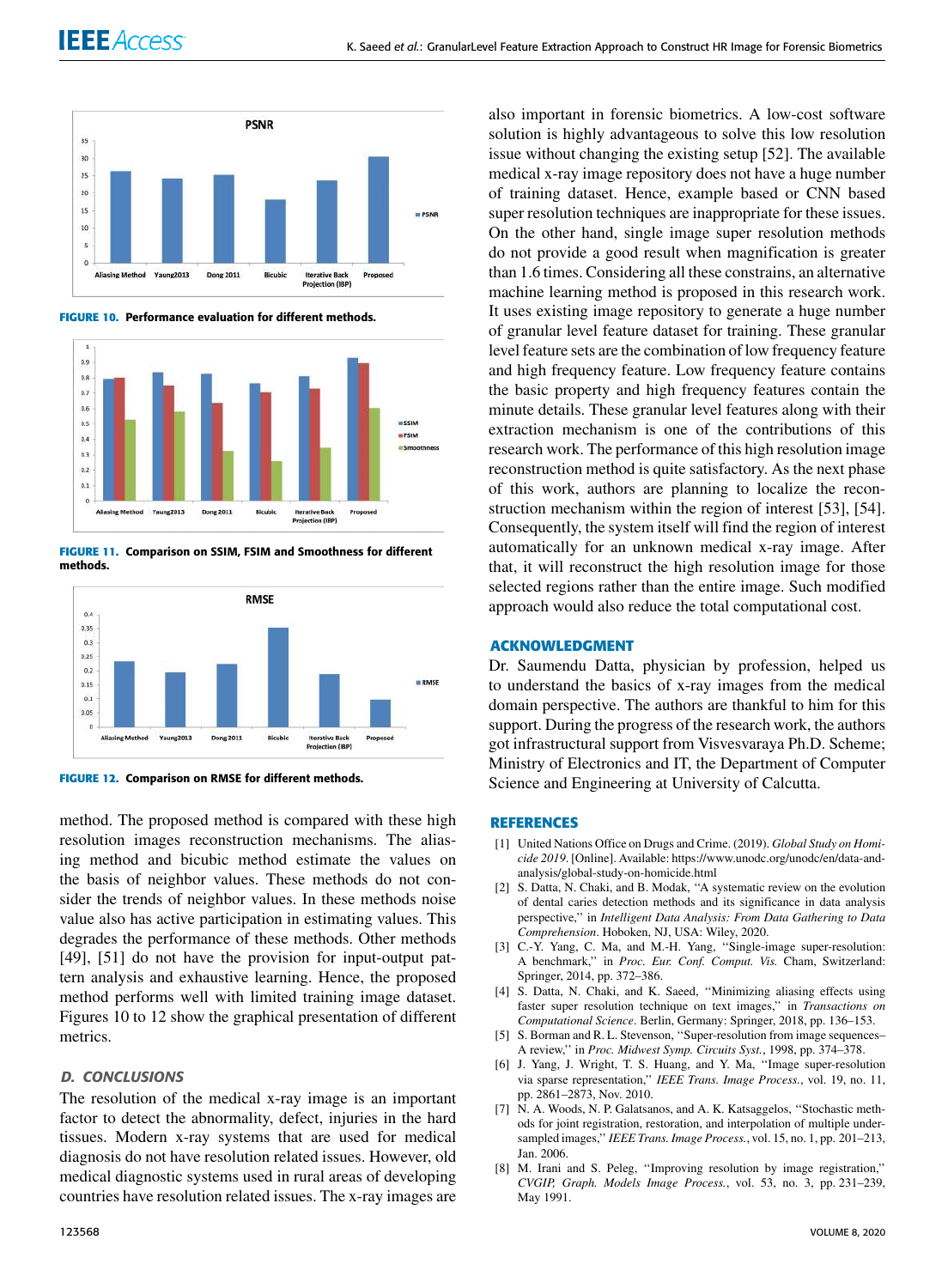- [9] N. Nguyen and P. Milanfar, ''A wavelet-based interpolation-restoration method for superresolution (wavelet superresolution),'' *Circuits Syst. Signal Process.*, vol. 19, no. 4, pp. 321–338, Jul. 2000.
- [10] A. Lukin, A. S. Krylov, and A. Nasonov, "Image interpolation by superresolution,'' in *Proc. GraphiCon*, 2006, pp. 239–242.
- [11] W.-C. Siu and K.-W. Hung, "Review of image interpolation and superresolution,'' in *Proc. Asia Pacific Signal Inf. Process. Assoc. Annu. Summit Conf.*, Oct. 2012, pp. 1–10.
- [12] H. Chang, D.-Y. Yeung, and Y. Xiong, ''Super-resolution through neighbor embedding,'' in *Proc. IEEE Comput. Soc. Conf. Comput. Vis. Pattern Recognit.*, vol. 1, Jul. 2004, p. 1.
- [13] F. Zhou, W. Yang, and Q. Liao, "Interpolation-based image superresolution using multisurface fitting,'' *IEEE Trans. Image Process.*, vol. 21, no. 7, pp. 3312–3318, Jul. 2012.
- [14] Z. Pan, W. Chen, Z. Jiang, L. Tang, Y. Liu, and Z. Liu, "Performance of global look-up table strategy in digital image correlation with cubic bspline interpolation and bicubic interpolation,'' *Theor. Appl. Mech. Lett.*, vol. 6, no. 3, pp. 126–130, 2016.
- [15] H. Ur and D. Gross, ''Improved resolution from subpixel shifted pictures,'' *CVGIP, Graph. Models Image Process.*, vol. 54, no. 2, pp. 181–186, 1992.
- [16] Z. Lin and H.-Y. Shum, ''Fundamental limits of reconstruction-based superresolution algorithms under local translation,'' *IEEE Trans. Pattern Anal. Mach. Intell.*, vol. 26, no. 1, pp. 83–97, Jan. 2004.
- [17] T. Zhang, Y. Yan Tang, B. Fang, Z. Shang, and X. Liu, "Face recognition under varying illumination using gradientfaces,'' *IEEE Trans. Image Process.*, vol. 18, no. 11, pp. 2599–2606, Nov. 2009.
- [18] D. Glasner, S. Bagon, and M. Irani, "Super-resolution from a single image,'' in *Proc. IEEE 12th Int. Conf. Comput. Vis.*, Sep. 2009, pp. 349–356.
- [19] K. I. Kim, M. Franz, and B. Schölkopf, ''Kernel hebbian algorithm for single-frame super-resolution,'' in *Proc. Workshop Stat. Learn. Comput. Vis.*, 2004, pp. 135–149.
- [20] D. Datsenko and M. Elad, "Example-based single document image superresolution: A global MAP approach with outlier rejection,'' *Multidimensional Syst. Signal Process.*, vol. 18, nos. 2–3, pp. 103–121, May 2007.
- [21] M. V. Joshi, S. Chaudhuri, and R. Panuganti, "A learning-based method for image super-resolution from zoomed observations,'' *IEEE Trans. Syst., Man, Cybern. B. Cybern.*, vol. 35, no. 3, pp. 527–537, Jun. 2005.
- [22] K. Nguyen, C. Fookes, S. Sridharan, and S. Denman, ''Focus-score weighted super-resolution for uncooperative iris recognition at a distance and on the move,'' in *Proc. 25th Int. Conf. Image Vis. Comput.*, New Zealand, Oceania, Nov. 2010, pp. 1–8.
- [23] K. Nguyen, C. Fookes, S. Sridharan, and S. Denman, ''Quality-driven super-resolution for less constrained iris recognition at a distance and on the move,'' *IEEE Trans. Inf. Forensics Security*, vol. 6, no. 4, pp. 1248–1258, Dec. 2011.
- [24] NIST. (2008). *National Institute of Standards and Technology: Multiple Biometric Grandchallenge (MBGT)*.[Online]. Available: http://face. nist.gov/mbgc
- [25] F. Alonso-Fernandez, R. A. Farrugia, J. Bigun, J. Fierrez, and E. Gonzalez-Sosa, ''A survey of super-resolution in iris biometrics with evaluation of dictionary-learning,'' *IEEE Access*, vol. 7, pp. 6519–6544, 2019.
- [26] N. Othman, N. Houmani, and B. Dorizzi, ''Improving video-based iris recognition via local quality weighted super resolution,'' in *Proc. ICPRAM*, 2013, pp. 623–629.
- [27] N. Othman and B. Dorizzi, "Impact of quality-based fusion techniques for video-based iris recognition at a distance,'' *IEEE Trans. Inf. Forensics Security*, vol. 10, no. 8, pp. 1590–1602, Aug. 2015.
- [28] A. E. W. Johnson, T. J. Pollard, N. R. Greenbaum, M. P. Lungren, C.-y. Deng, Y. Peng, Z. Lu, R. G. Mark, S. J. Berkowitz, and S. Horng, ''MIMIC-CXR-JPG, a large publicly available database of labeled chest radiographs,'' 2019, *arXiv:1901.07042*. [Online]. Available: http://arxiv.org/abs/1901.07042
- [29] Ehsanirada. (2015). *Digital Dental Periapical X-Ray Database for Caries Screening, Digital Dental X-Ray Image Dataset Along Ground Truth*. [Online]. Available: https://mynotebook.labarchives.com/ share/Vahab/MjAuOHw4NTc2Mi8xNi9UcmVlTm9kZS83NzM5OTk2 MDZ8NTIuOA
- [30] P. Ghosh, D. Bhattacharjee, and M. Nasipuri, ''Automatic system for plasmodium species identification from microscopic images of bloodsmear samples,'' *J. Healthcare Informat. Res.*, vol. 1, no. 2, pp. 231–259, Dec. 2017.
- [31] B. Horn, B. Klaus, and P. Horn, *Robot Vision*. Cambridge, MA, USA: MIT Press, 1986.
- [32] E. H. Land and J. J. McCann, ''Lightness and Retinex theory,'' *J. Opt. Soc. Amer.*, vol. 61, no. 1, pp. 1–11, 1971.
- [33] R. Fattal, D. Lischinski, and M. Werman, "Gradient domain high dynamic range compression,'' *ACM Trans. Graph.*, vol. 21, no. 3, pp. 249–256, Jul. 2002.
- [34] X. Tan and B. Triggs, "Enhanced local texture feature sets for face recognition under difficult lighting conditions,'' *IEEE Trans. Image Process.*, vol. 19, no. 6, pp. 1635–1650, Jun. 2010.
- [35] T. Ahonen, A. Hadid, and M. Pietikainen, "Face description with local binary patterns: Application to face recognition,'' *IEEE Trans. Pattern Anal. Mach. Intell.*, vol. 28, no. 12, pp. 2037–2041, Dec. 2006.
- [36] A. Ramirez Rivera, J. Rojas Castillo, and O. Oksam Chae, "Local directional number pattern for face analysis: Face and expression recognition,'' *IEEE Trans. Image Process.*, vol. 22, no. 5, pp. 1740–1752, May 2013.
- [37] F. Zhong and J. Zhang, "Face recognition with enhanced local directional patterns,'' *Neurocomputing*, vol. 119, pp. 375–384, Nov. 2013.
- [38] P. Mooney. (2018). *Kaggle Database;Chest X-Ray Images (Pneumonia)*. [Online]. Available: https://www.kaggle.com/paultimothymooney/chestxray-pneumonia
- [39] P. Ghosh, D. Bhattacharjee, and M. Nasipuri, "Intelligent toilet system for non-invasive estimation of blood-sugar level from urine,'' *IRBM*, vol. 41, no. 2, pp. 94–105, Apr. 2019.
- [40] L.-L. Huang, A. Shimizu, Y. Hagihara, and H. Kobatake, ''Face detection from cluttered images using a polynomial neural network,'' *Neurocomputing*, vol. 51, pp. 197–211, Apr. 2003.
- [41] R. Ghazali, A. Hussain, and W. El-Deredy, "Application of ridge polynomial neural networks to financial time series prediction,'' in *Proc. IEEE Int. Joint Conf. Neural Netw.*, Dec. 2006, pp. 913–920.
- [42] E. Agustsson and R. Timofte, "Ntire 2017 challenge on single image superresolution: Dataset and study,'' in *Proc. IEEE Conf. Comput. Vis. Pattern Recognit. (CVPR) Workshops*, Jul. 2017, pp. 126–135.
- [43] A. Ignatov et al., "PIRM challenge on perceptual image enhancement on smartphones: Report," in Proc. Eur. Conf. Comput. Vis. (ECCV) Work*shops*, Jan. 2019, pp. 315–333.
- [44] R. Timofte, S. Gu, J. Wu, L. Van Gool, L. Zhang, M.-H. Yang, and M. Haris, ''Ntire 2018 challenge on single image super-resolution: Methods and results,'' in *Proc. IEEE Conf. Comput. Vision Pattern Recognit. (CVPR) Workshops*, June 2018, pp. 852–863.
- [45] S. Datta. *LR to HR Image Reconstruction*. Accessed: Jan. 6, 2020. [Online]. Available: https://github.com/somadattaghosh/Training-datasetfor-LR-to-HR
- [46] L. Zhang, L. Zhang, X. Mou, and D. Zhang, "FSIM: A feature similarity index for image quality assessment,'' *IEEE Trans. Image Process.*, vol. 20, no. 8, pp. 2378–2386, Aug. 2011.
- [47] S. Hu, L. Jin, H. Wang, Y. Zhang, S. Kwong, and C.-C.-J. Kuo, ''Compressed image quality metric based on perceptually weighted distortion,'' *IEEE Trans. Image Process.*, vol. 24, no. 12, pp. 5594–5608, Dec. 2015.
- [48] P. Jagalingam and A. V. Hegde, "A review of quality metrics for fused image,'' *Aquatic Procedia*, vol. 4, pp. 133–142, Oct. 2015.
- [49] J. Yang, Z. Lin, and S. Cohen, "Fast image super-resolution based on in-place example regression,'' in *Proc. IEEE Conf. Comput. Vis. Pattern Recognit.*, Jun. 2013, pp. 1059–1066.
- [50] W. Dong, L. Zhang, G. Shi, and X. Wu, ''Image deblurring and superresolution by adaptive sparse domain selection and adaptive regularization,'' *IEEE Trans. Image Process.*, vol. 20, no. 7, pp. 1838–1857, Jul. 2011.
- [51] M. Nawaz, R. Xie, L. Zhang, M. Asfandyar, and M. Hussain, ''Image super resolution by sparse linear regression and iterative back projection,'' in *Proc. IEEE Int. Symp. Broadband Multimedia Syst. Broadcast. (BMSB)*, Jun. 2016, pp. 1–6.
- [52] P. Ghosh, D. Bhattacharjee, and M. Nasipuri, ''Blood smear analyzer for white blood cell counting: A hybrid microscopic image analyzing technique,'' *Appl. Soft Comput.*, vol. 46, pp. 629–638, Sep. 2016.
- [53] S. Datta, N. Chaki, and B. Modak, "Neutrosophic set-based caries lesion detection method to avoid perception error,'' *Social Netw. Comput. Sci.*, vol. 1, no. 1, p. 63, Jan. 2020.
- [54] S. Datta, N. Chaki, and B. Modak, "A novel technique to detect caries lesion using isophote concepts,'' *IRBM*, vol. 40, no. 3, pp. 174–182, Jun. 2019.